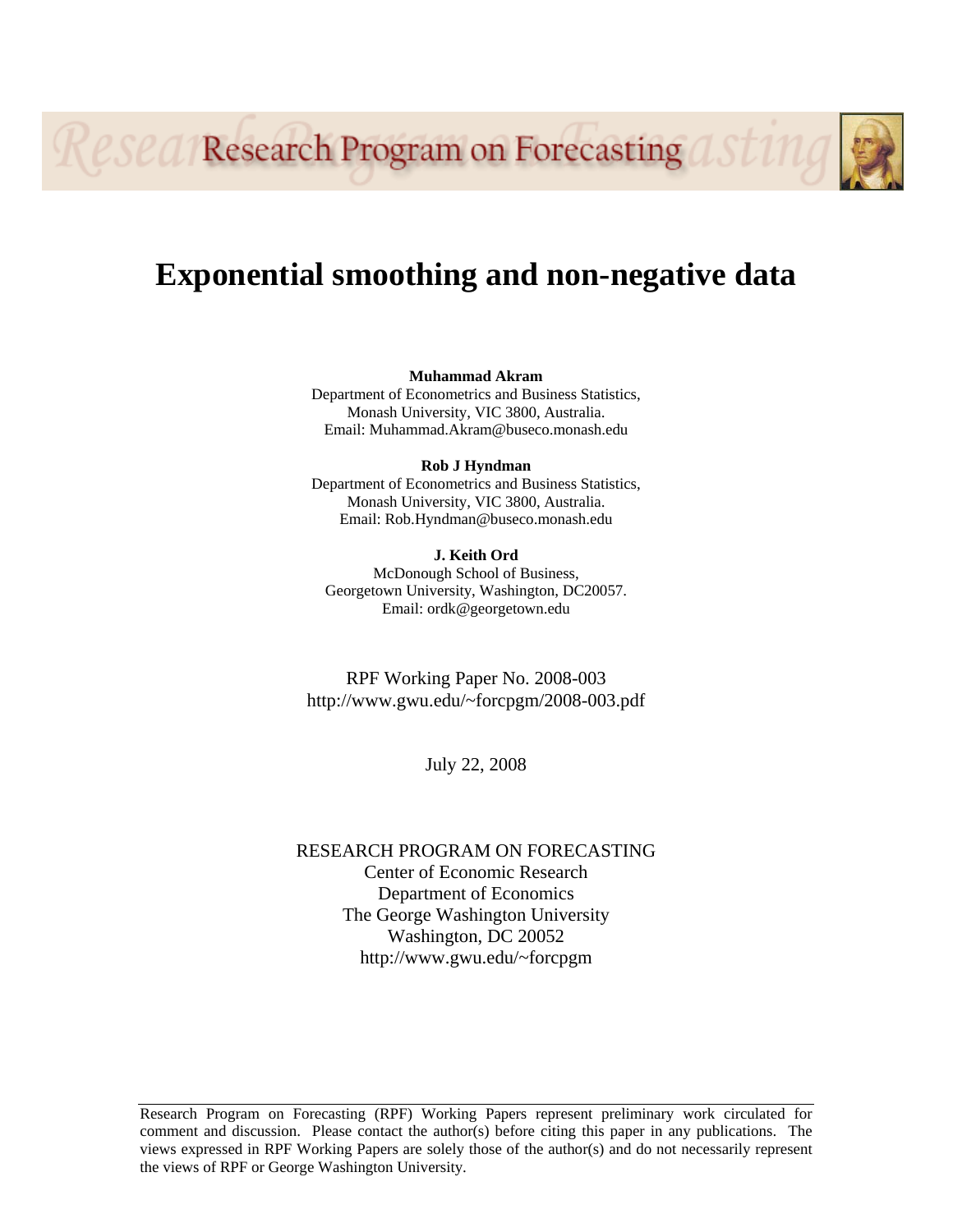# **Exponential smoothing and non-negative data**

#### **Muhammad Akram**

Department of Econometrics and Business Statistics, Monash University, VIC 3800, Australia. Email: Muhammad.Akram@buseco.monash.edu

#### **Rob J Hyndman**

Department of Econometrics and Business Statistics, Monash University, VIC 3800, Australia. Email: Rob.Hyndman@buseco.monash.edu

#### **J. Keith Ord**

McDonough School of Business, Georgetown University, Washington, DC20057. Email: ordk@georgetown.edu

23 May 2008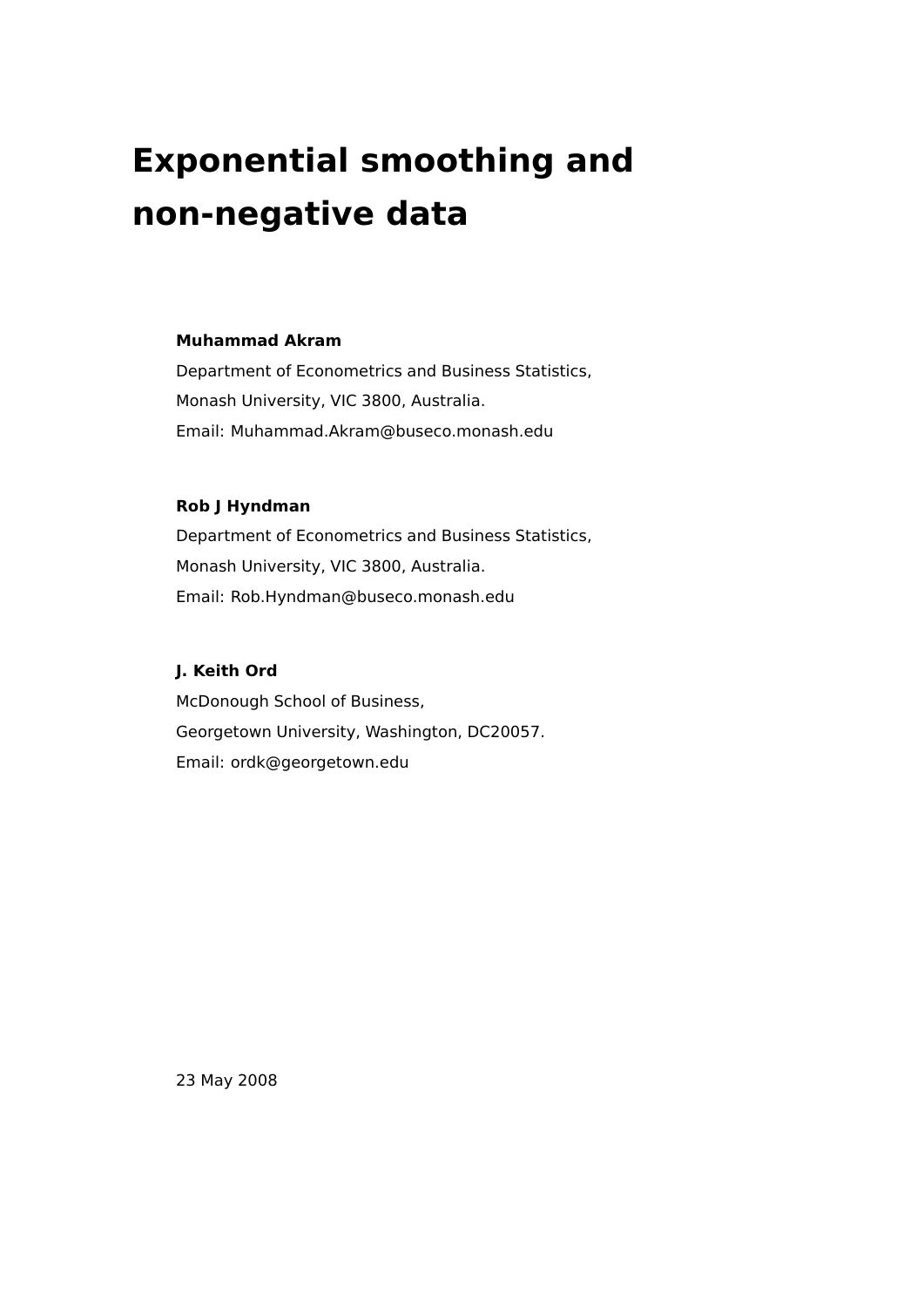# **Exponential smoothing and non-negative data**

**Abstract:** The most common forecasting methods in business are based on exponential smoothing and the most common time series in business are inherently non-negative. Therefore it is of interest to consider the properties of the potential stochastic models underlying exponential smoothing when applied to non-negative data. We explore exponential smoothing state space models for non-negative data under various assumptions about the innovations, or error, process.

We first demonstrate that prediction distributions from some commonly used state space models may have an infinite variance beyond a certain forecasting horizon. For multiplicative error models which do not have this flaw, we show that sample paths will converge almost surely to zero even when the error distribution is non-Gaussian. We propose a new model with similar properties to exponential smoothing, but which does not have these problems, and we develop some distributional properties for our new model.

We then explore the implications of our results for inference, and compare the short-term forecasting performance of the various models using data on the weekly sales of over three hundred items of costume jewelry.

The main findings of the research are that the Gaussian approximation is adequate for estimation and one-step-ahead forecasting. However, as the forecasting horizon increases, the approximate prediction intervals become increasingly problematic. When the model is to be used for simulation purposes, a suitably specified scheme must be employed.

**Keywords:** forecasting; time series; exponential smoothing; positive-valued processes; seasonality; state space models.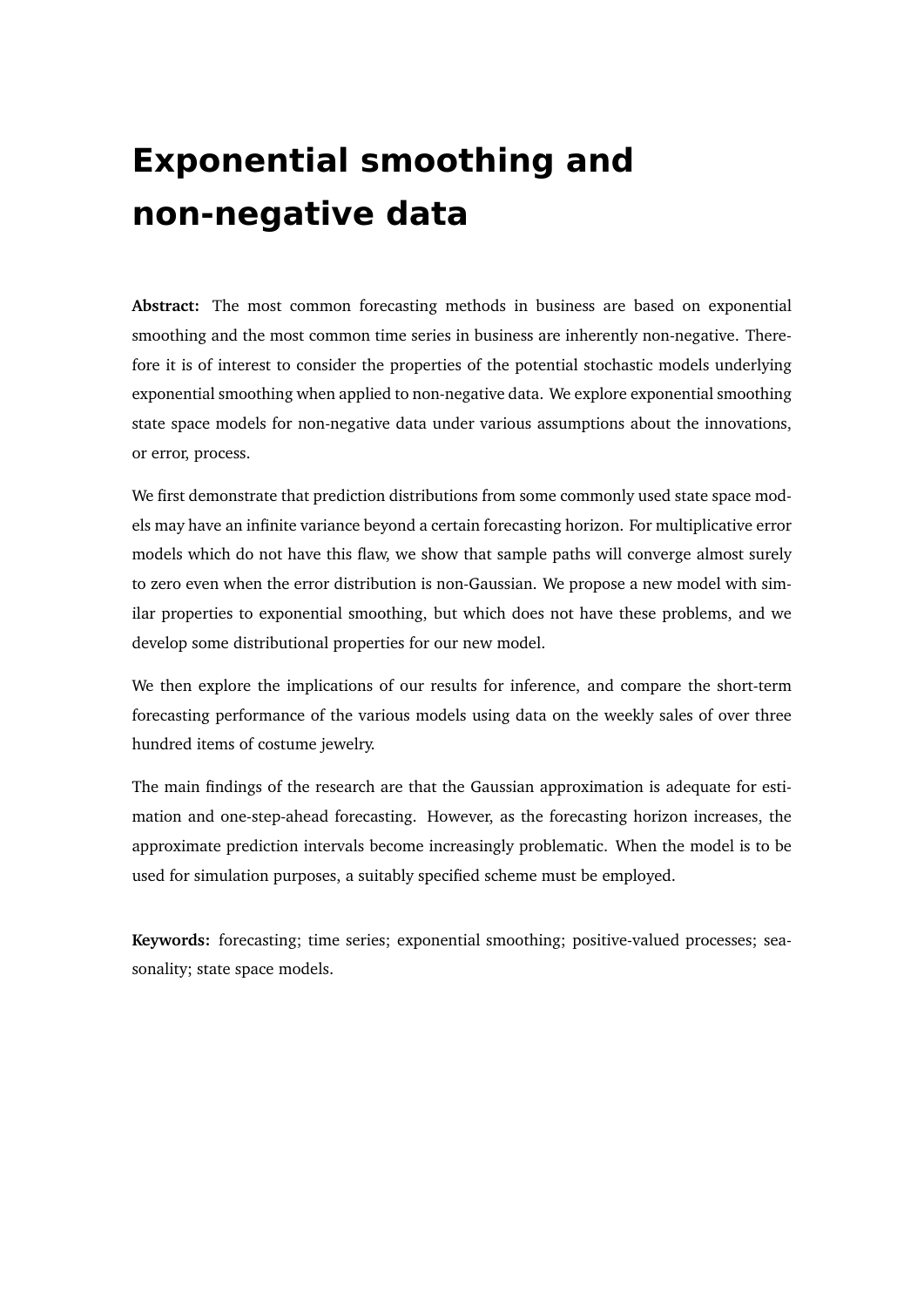#### **1 Introduction**

Positive time series are very common in business, industry, economics and other fields, and exponential smoothing methods are frequently used for forecasting such series. These methods have been developed empirically over the years, a notable example being the Holt-Winters scheme [\(Winters,](#page-24-0) [1960\)](#page-24-0). A feature of this method is that it combines a linear trend with a multiplicative seasonal component so that the seasonal effects are proportional to the current level of the series. Such methods have proved extremely successful in short-term forecasting, but they typically lack an underlying statistical foundation. We summarize the progress that has been made in building models for such methods in Section [1.1.](#page-4-0) Although other classes of models might be considered for non-negative time series, we focus upon models that can be used to underpin these commonly-used methods and allow combinations of additive and multiplicative elements.

Because the Gaussian distribution extends over the whole real line, it clearly cannot provide an exact specification for the error process when the series is constrained to be non-negative. Nevertheless, forecasting practice using the methods just mentioned has almost always accepted that the Gaussian assumption is plausible and the results for short-term forecasting appear to be satisfactory when the process is bounded well away from the origin. However, cases may arise where the prediction intervals include negative values, and as the forecasting horizon is extended, even the point forecasts may become negative.

When the model is purely multiplicative, a logarithmic transformation seems a reasonable option. However, when the model has some additive components, this option is not available. Some authors (e.g., [Hyndman et al.,](#page-24-1) [2002\)](#page-24-1) have suggested using a truncated Gaussian distribution for the errors so that the sample space is constrained to take only positive values. Other options include the use of distributions such as the gamma or the lognormal that are defined on the positive half-line. The underlying assumptions of using the non-Gaussian error model for the positive random variable are different from using the log-transformed model. For example, a log-transformation to a linear model implies proportional seasonal effects as well as proportional errors.

The purpose of this paper is to determine how far truncation will resolve the underlying difficulties, at least approximately, and when other distributional assumptions and alternative models will be required. We examine this question using innovations state space models, which are described later in this section. Then, in Section [2,](#page-6-0) we examine some of the specification problems associated with models defined on the positive half line. In Section [3](#page-9-0) we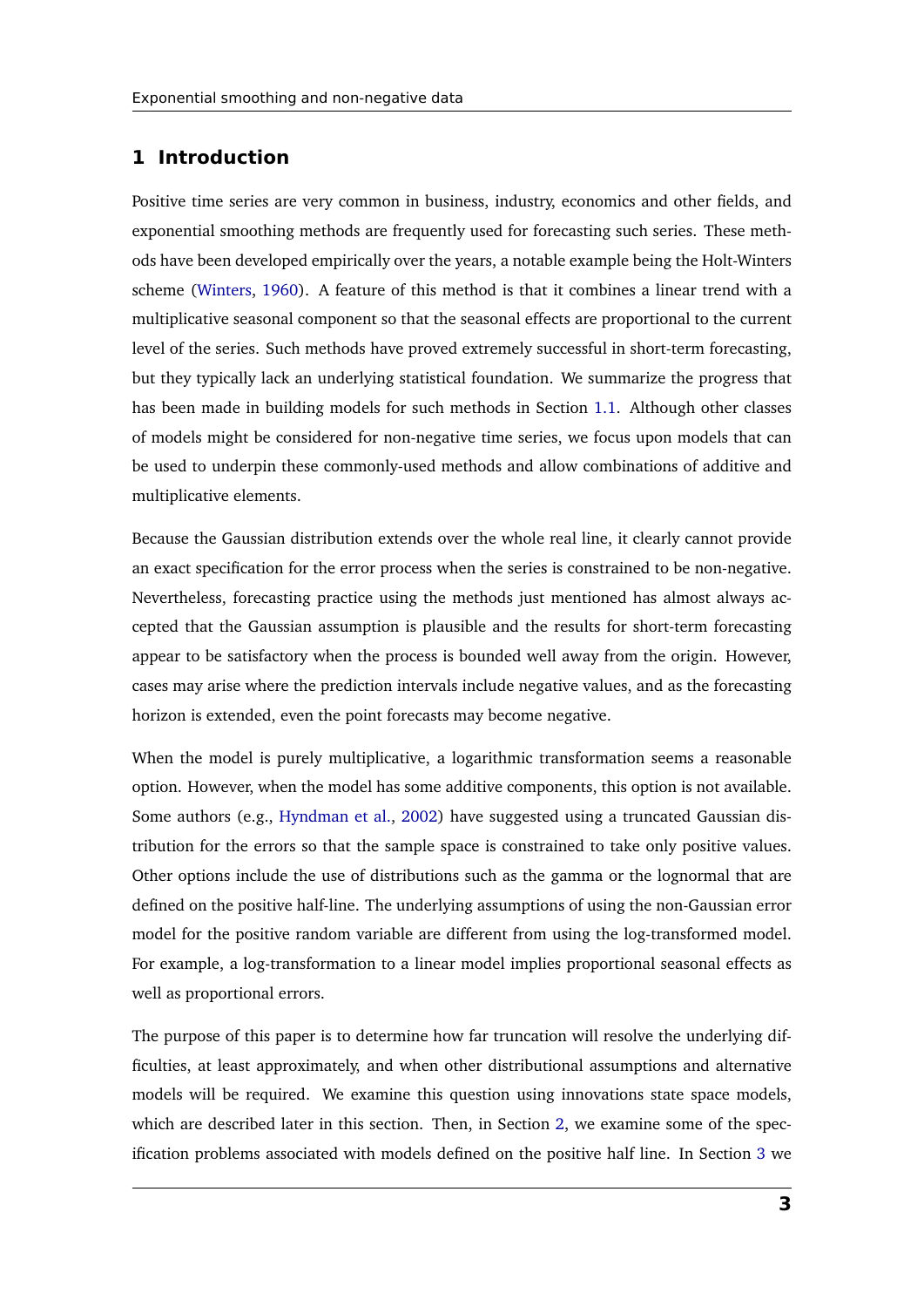consider purely multiplicative models and examine how far such a specification resolves the difficulties we have identified. Section [4](#page-12-0) provides some specific distributional results when the innovations are from a lognormal distribution. In Section [5,](#page-15-0) we examine the extent to which the Gaussian distribution can serve as a reasonable approximation, notwithstanding the theoretical objections noted earlier. We need to consider parameter estimation, point forecasting, interval forecasting and finally simulation. We present some empirical results in Section [6,](#page-18-0) first for a single series on U.S. freight car shipments and then on a set of weekly sales figures for items of costume jewelry. The conclusions appear in Section [7.](#page-23-0)

Various works, such as [West et al.](#page-24-2) [\(1985\)](#page-24-2); [Harvey and Fernandes](#page-24-3) [\(1989\)](#page-24-3) and [Grunwald et al.](#page-24-4) [\(1993\)](#page-24-4), have used non-Gaussian state space models to describe non-stationary time-series. However, [Grunwald et al.](#page-24-5) [\(1997\)](#page-24-5) have shown under very mild conditions that, for nonnegative series, sample paths of many of these models converge to some constant almost surely, making them unsuitable for modeling in many situations. Finally we note that the well-known GARCH model applies to non-negative series in the sense that it is used to describe volatility, and is not a typical model for non-negative series. An ARIMA model with constraints to ensure non-negativity corresponds to the class of purely additive models, typified by the models listed under Class A in the next section, so that a subset of possible ARIMA models is considered in our analysis. Other ARIMA models share the same properties as those in Class A, with respect to non-negative series.

#### <span id="page-4-0"></span>**1.1 Modeling framework**

Following [Ord et al.](#page-24-6) [\(1997\)](#page-24-6), we specify the general innovations state space model as:

<span id="page-4-2"></span><span id="page-4-1"></span>
$$
y_t = w(x_{t-1}) + r(x_{t-1})\varepsilon_t
$$
 (1a)

$$
x_t = f(x_{t-1}) + g(x_{t-1})\varepsilon_t, \tag{1b}
$$

where  $r(\cdot)$  and  $w(\cdot)$  are scalar functions,  $f(\cdot)$  and  $g(\cdot)$  are vector functions, and  $\varepsilon_t$  is a white noise process with variance  $\sigma^2$ . Note that we do not specify that the process is Gaussian because such an assumption will conflict with the underlying structure of the data generating process when the series contains only non-negative values.

In the most general case we consider, the state vector may be written as  $x_t =$  $(\ell_t, b_t, s_t, s_{t-1}, \ldots, s_{t-m+1})'$  where  $\ell_t$  denotes the local level,  $b_t$  is the local trend and the *st*−*<sup>j</sup>* terms represent local seasonal effects when there are *m* seasons. We further restrict the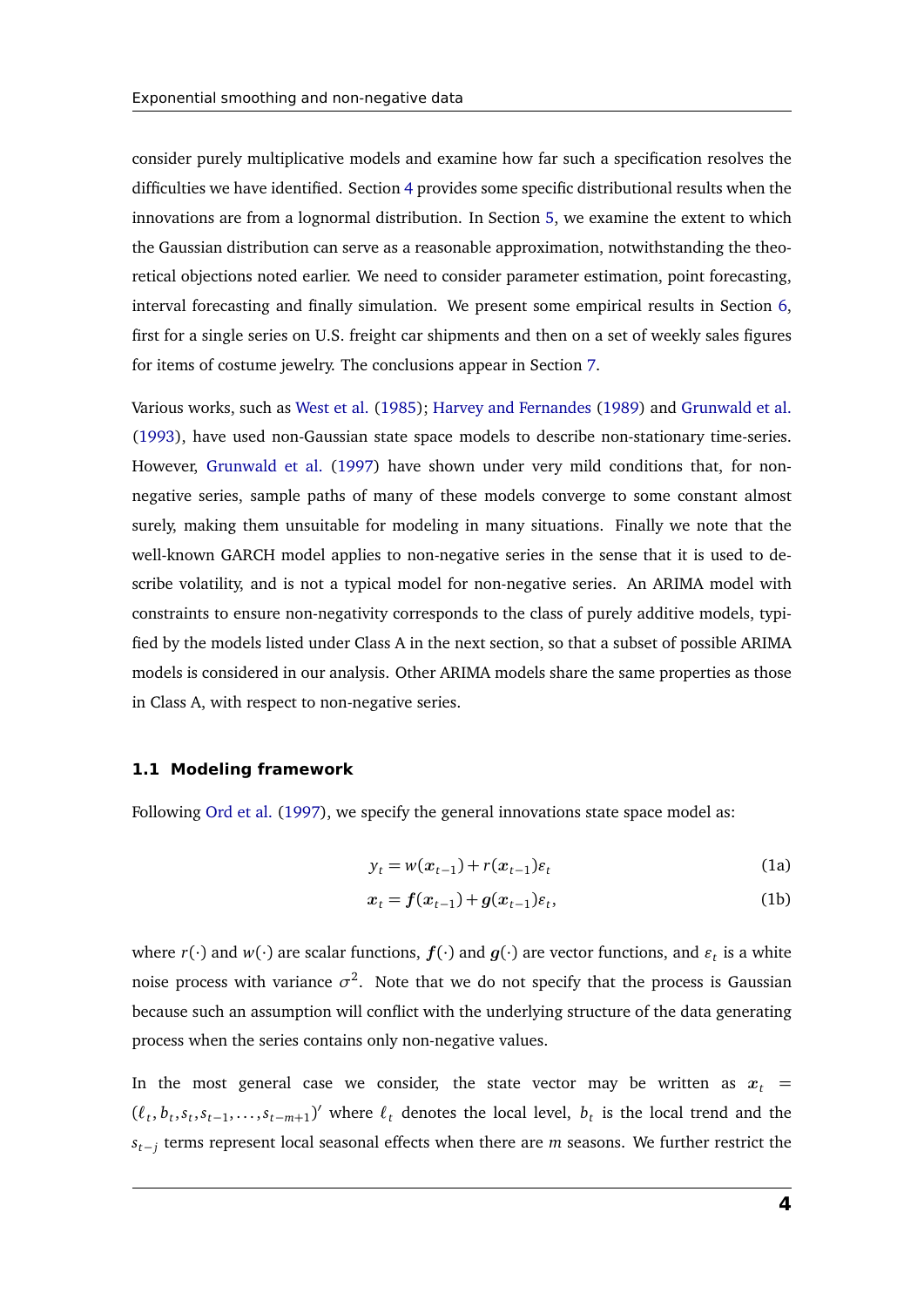general system [\(1\)](#page-4-1) to models where the functions represent either additive or multiplicative components. For example, the model with multiplicative error, a (damped) multiplicative trend and a multiplicative seasonal pattern may be written as

$$
y_t = \ell_{t-1} b_{t-1}^{\phi} s_{t-m} (1 + \varepsilon_t)
$$
 (2a)

$$
\ell_t = \ell_{t-1} b_{t-1}^{\phi} (1 + \alpha \varepsilon_t)
$$
 (2b)

$$
b_t = b_{t-1}^{\phi}(1 + \beta \varepsilon_t)
$$
 (2c)

$$
s_t = s_{t-m}(1 + \gamma \varepsilon_t),\tag{2d}
$$

where  $0 < \phi < 1$  denotes the dampening factor. We consider these models within the framework proposed in [Hyndman et al.](#page-24-1) [\(2002\)](#page-24-1) and extended by [Taylor](#page-24-7) [\(2003\)](#page-24-7). The framework involves 30 different models (15 with additive errors and 15 with multiplicative errors). We call these "ETS models" (following [Hyndman et al.,](#page-24-8) [2008\)](#page-24-8) where ETS stands for both ExponenTial Smoothing and Error, Trend, Seasonal. Each ETS model is denoted by a triplet denoting the error, trend and seasonal components. For example, the model [\(2\)](#page-4-2) may be represented by the triplet  $ETS(M, M_d, M)$ . Table [1,](#page-5-0) adapted from [Hyndman et al.](#page-24-1) [\(2002\)](#page-24-1), shows the 15 ETS models with multiplicative errors.

<span id="page-5-0"></span>

|       |                         | <b>Seasonal Component</b> |               |                  |  |  |
|-------|-------------------------|---------------------------|---------------|------------------|--|--|
|       | Trend                   | N                         | A             | M                |  |  |
|       | Component               | (none)                    | (additive)    | (multiplicative) |  |  |
| N     | (none)                  | (M,N,N)                   | (M,N,A)       | (M,N,M)          |  |  |
| A     | (additive)              | (M,A,N)                   | (M,A,A)       | (M,A,M)          |  |  |
| $A_d$ | (additive damped)       | $(M, A_d, N)$             | $(M, A_d, A)$ | $(M, A_d, M)$    |  |  |
| M     | (multiplicative)        | (M, M, N)                 | (M, M, A)     | (M,M,M)          |  |  |
| $M_d$ | (multiplicative damped) | $(M, M_d, N)$             | $(M, M_d, A)$ | $(M, M_d, M)$    |  |  |

**Table 1:** *The fifteen ETS state space models with multiplicative errors from the taxonomy of [Hyndman et al.](#page-24-1) [\(2002\)](#page-24-1) as extended by [Taylor](#page-24-7) [\(2003\)](#page-24-7).*

In this paper, we divide these ETS models into four classes:

- **Class M:** Purely multiplicative models: (M,N,N), (M,N,M), (M,M,N), (M,M,M), (M,M<sub>d</sub>,N) and  $(M, M_d, M)$ ;
- **Class A:** Purely additive models:  $(A,N,N)$ ,  $(A,N,A)$ ,  $(A,A,N)$ ,  $(A,A,A)$ ,  $(A,A,A,N)$  and  $(A,A,A)$ ;
- **Class X:** Models with additive errors and at least one multiplicative component, and models with multiplicative errors and multiplicative trend but additive seasonality:  $(A,M,*)$ ,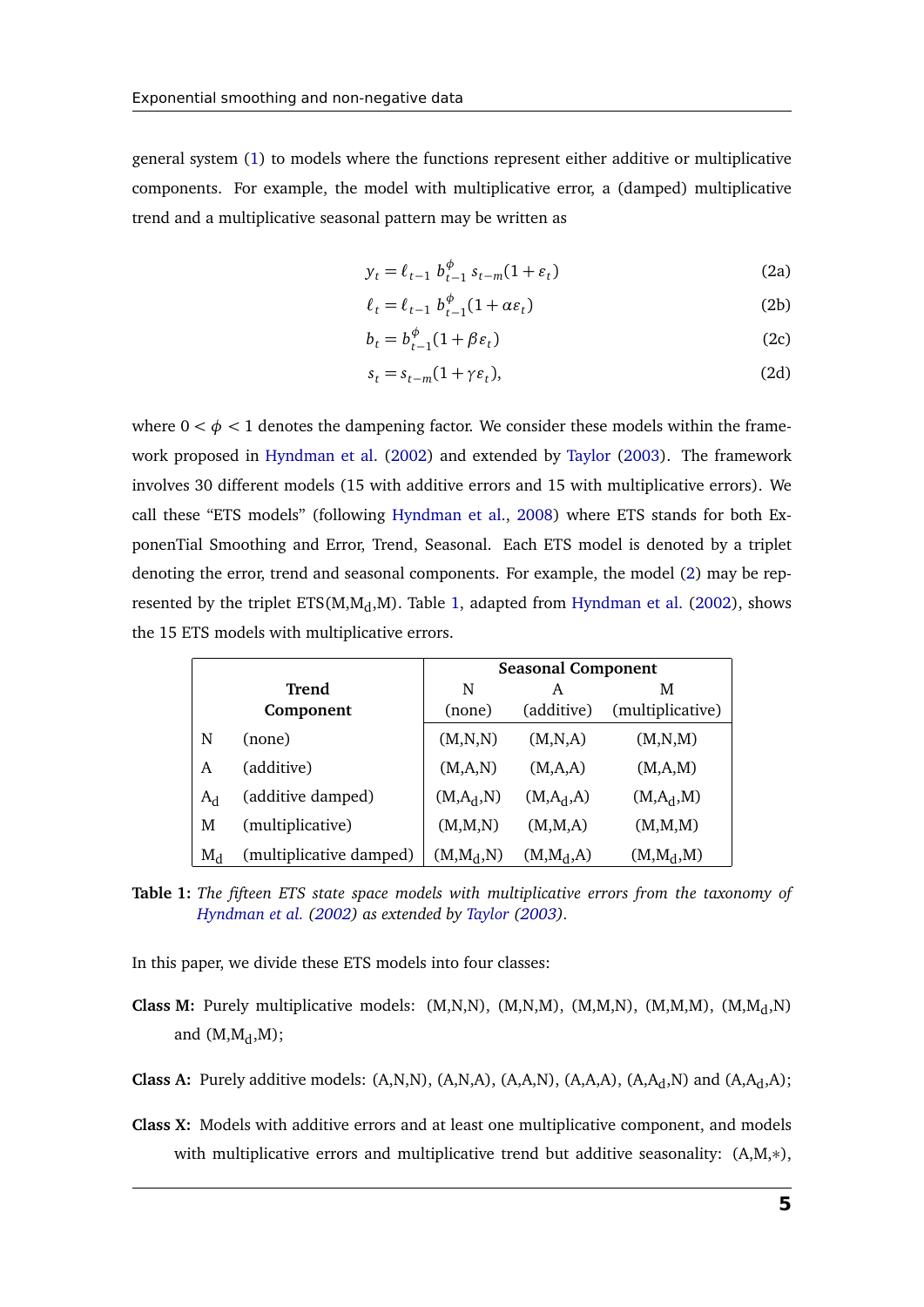$(A,M<sub>d</sub>,*)$ ,  $(A,*,M)$ ,  $(M,M<sub>d</sub>,A)$ ,  $(M,M<sub>d</sub>,A)$ , where  $*$  denotes any admissible component (11 models);

**Class Y:** Models with multiplicative errors and additive trend, and the model with multiplicative errors and additive seasonality but no trend:  $(M,A,*)$ ,  $(M,A<sub>d</sub>,*)$  or  $(M,N,A)$ , where ∗ denotes any admissible component (7 models).

It is evident that only the purely multiplicative models of Class M can guarantee a sample space restricted to the positive half-line with suitable restrictions on the innovations. Class A contains the purely additive models, widely used in practice for short-term forecasting, but they clearly do not conform to the requirements of non-negative processes unless additional conditions are imposed. The remaining models in Classes X and Y all possess both multiplicative and additive components. Holt's linear method (A,N,N) and Holt-Winters method with additive seasonality are members of Class A, and the Holt-Winters method with multiplicative seasonality is a member of Class Y. All have been widely used to model non-negative series for over 40 years. If the observational sample space is not restricted to be strictly positive, the Class X models can have an infinite forecast variances beyond certain forecast horizons, as we show in the next section. This problem does not arise, however, for the Class Y models.

The forecast variance is defined as the variance of *yt*+*<sup>h</sup>* conditional on observations to time *t* and the initial state:

$$
v_{t+h|t} = V(y_{t+h} | y_1, y_2, \ldots, y_t, x_0).
$$

We note that [Hyndman et al.](#page-24-9) [\(2005\)](#page-24-9) provide forecast variance expressions for fifteen of the thirty models; exact expressions are not available for the multi-step-ahead forecast variances for the other models.

### <span id="page-6-0"></span>**2 Problems with the models**

We now examine some of the difficulties associated with trying to use the models when the process is strictly positive.

#### **2.1 The infinite variance problem**

Any model with the error distribution taking negative values with non-zero probability has the first passage time property that the process will eventually lead to negative values; in practice, the probability is very small if there is a strong upward trend. Thus, we may show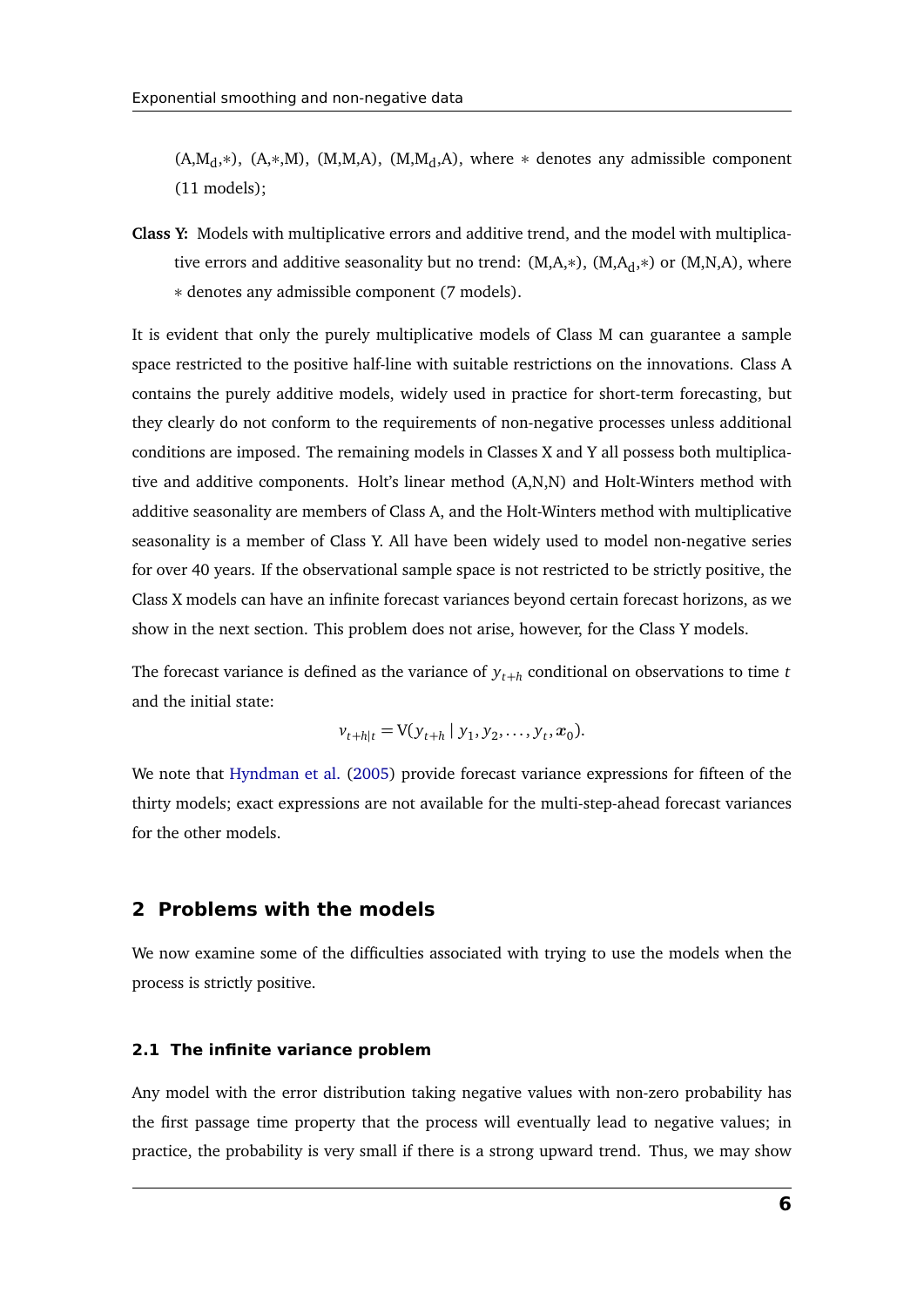that [\(Hyndman et al.,](#page-24-8) [2008,](#page-24-8) Chapter 15) most of the models in class X have undefined means and infinite variances for  $h \geq 3$  steps ahead (or  $h \geq m + 2$  for the three  $(A,*,M)$  models).

To see why, consider the ETS(A,M,N) model:

$$
y_t = \ell_{t-1}b_{t-1} + \varepsilon_t
$$
  
\n
$$
\ell_t = \ell_{t-1}b_{t-1} + \alpha \varepsilon_t
$$
  
\n
$$
b_t = b_{t-1} + \beta \varepsilon_t/\ell_{t-1}.
$$

As soon as the value of *`t*−<sup>1</sup> gets close to zero, the sample path becomes very unstable. To see that this problem is general in nature, consider the trend equation at time  $t = 2$ :

$$
b_2 = b_1 + \beta \varepsilon_2/\ell_1 = b_0 + \beta \left(\frac{\varepsilon_2}{\ell_1} + \frac{\varepsilon_1}{\ell_0}\right) = b_0 + \beta \left(\frac{\varepsilon_2}{\ell_0 b_0 + \alpha \varepsilon_1} + \frac{\varepsilon_1}{\ell_0}\right).
$$

If  $\varepsilon$ <sub>t</sub> has a Gaussian distribution, the first term in the brackets is a ratio of two Gaussian variables. When  $\ell_0 b_0 = 0$  this term has a Cauchy distribution. In general, for all other values of  $\ell_0 b_0$ , the distribution is not Cauchy but it still has an infinite variance and undefined expectation (see [Stuart and Ord,](#page-24-10) [1994,](#page-24-10) pp.400,421). Indeed, these problems arise whenever the level of the series has positive density over an open interval that includes zero. These problems with the trend equation will propagate into the observation equation at time  $t = 3$ . Similar problems arise with other distributions in Class X.

For ETS models  $(A,M,N)$ ,  $(A,M,A)$ ,  $(A,M_d,N)$ ,  $(A,M_d,A)$ ,  $(A,M,M)$ ,  $(A,M,A)$  and  $(M, M<sub>d</sub>, A)$ :

- $V(y_{n+h} | x_n) = \infty$  for  $h \ge 3$ ;
- E( $y_{n+h} | x_n$ ) is undefined for  $h \geq 3$ .

For ETS models  $(A, N, M)$ ,  $(A, A, M)$  and  $(A, A<sub>d</sub>, M)$ :

- $V(y_{n+h} | x_n) = \infty$  for  $h \ge m + 2$ ;
- E( $y_{n+h} | x_n$ ) is undefined for  $h \ge m+2$ .

Essentially, for any model with a Gaussian error process, the first passage time properties will eventually lead to negative values for the series unless there is a strong upward trend. In order to maintain the strictly positive nature of the model, the error process cannot be specified as Gaussian. A Gaussian approximation may work as the basis for computing point forecasts and short-term prediction intervals and, indeed, this method has been widely used over the years.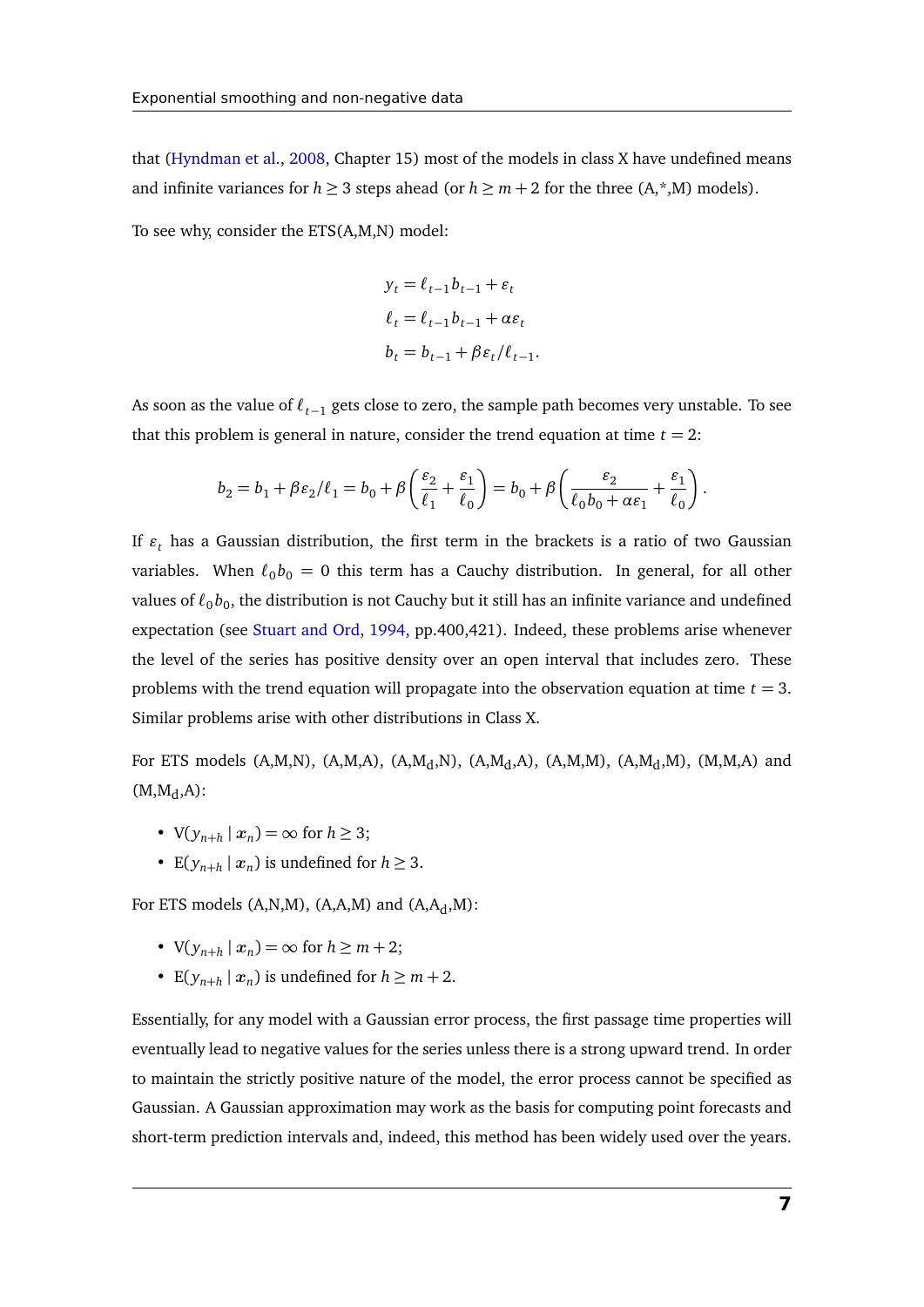However, such choices cannot lead to exact distributional results.

To find a possible solution, consider the same simple model ETS(A,M,N). In order for the process to remain strictly positive, we require:

$$
\ell_{t-1}b_{t-1} + \varepsilon_t > 0.
$$

This condition requires that the distribution of

$$
\varepsilon_t^* = 1 + \frac{\varepsilon_t}{\ell_{t-1} b_{t-1}}
$$

should be defined on the positive line; that is,  $\varepsilon_t^*$  $t<sub>t</sub><sup>*</sup> ∈ (0, ∞)$ . From a practical perspective, a long series may be needed before the positivity condition is violated; the first passage time depends strongly on the parameters.

#### **2.2 The convergence to zero problem**

Models with only multiplicative components may appear to be the natural choice for positive data. However, Figure [1](#page-9-1) shows three realizations of the ETS(M,N,N) model using the Gaussian distribution (truncated to be positive), all showing a tendency to decay towards zero. The reason for this behavior is discussed in Section [3.1.](#page-10-0) Again, it is a relatively long-run behavior, and so does not have an immediate impact on short-term forecasting. But for simulations and long-term forecasting, this behavior needs to be understood.

#### **2.3 Non-constant innovations variance**

If the error  $\varepsilon_t$  is to have mean zero and the sample space is restricted to the positive real line, then the variance cannot be constant. This is easily seen for the ETS(M,N,N) model by considering the possible values of  $\varepsilon_t$  when  $\ell_t$  is close to zero. Further, if the process approaches zero, the mean of a truncated distribution becomes more strongly positive, which may cause an uptick in the series.

Based upon these findings, it would appear that we should consider models with non-negative error structures; we proceed to examine such models in the next section.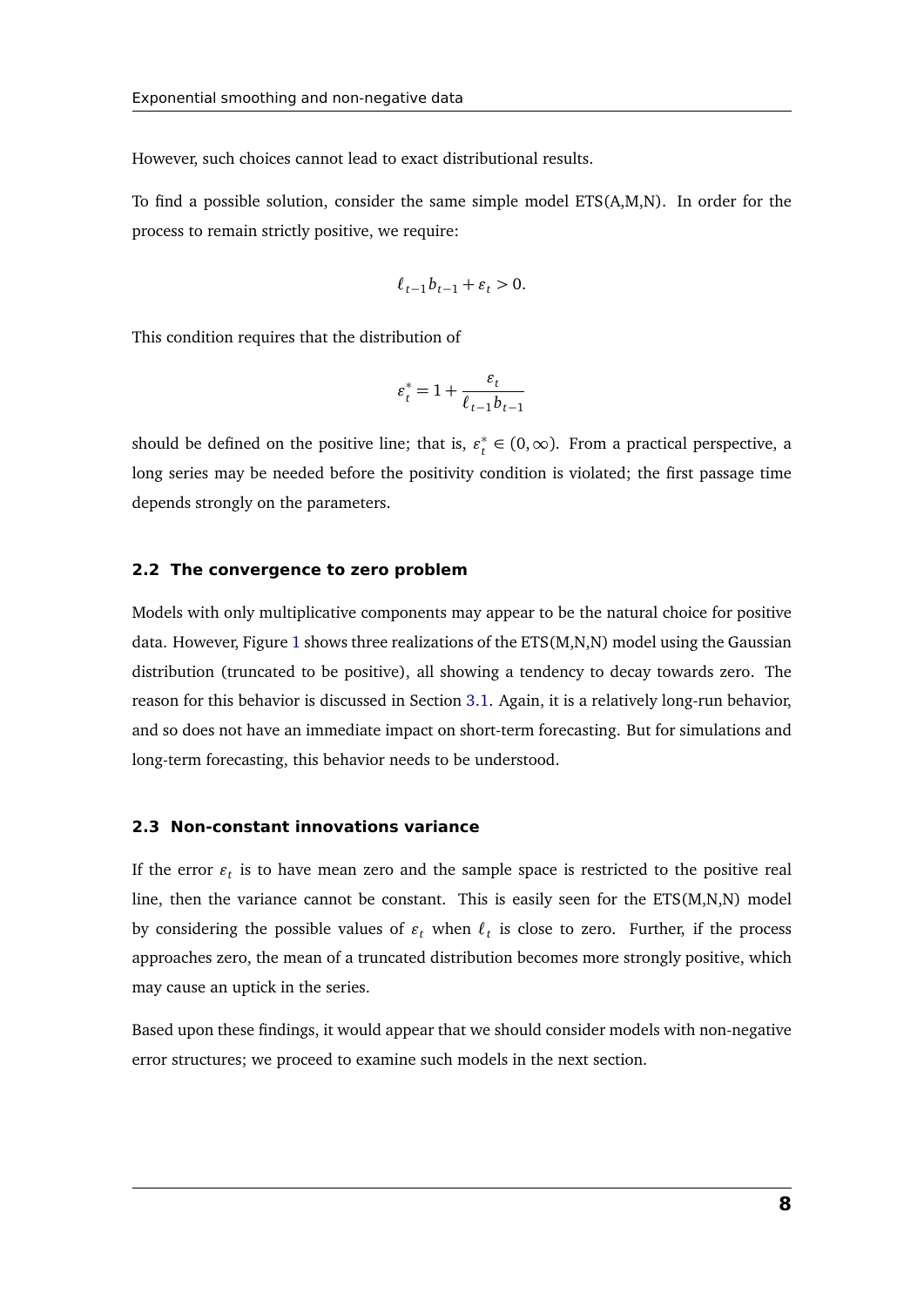<span id="page-9-1"></span>

**Figure 1:** *ETS(M,N,N)* simulation:  $\ell_0 = 10$ ,  $\alpha = 0.3$  *and*  $\sigma = 0.3$ *.* 

### <span id="page-9-0"></span>**3 Multiplicative error models**

In the previous section, we concluded that only models with a multiplicative error structure should be considered for strictly positive data. In this section we show that even in these circumstances, the models may fail to perform satisfactorily.

By way of illustration, we consider the multiplicative simple exponential smoothing model or ETS(M,N,N), as given below:

<span id="page-9-2"></span>
$$
y_t = \ell_{t-1}(1 + \varepsilon_t) \tag{3a}
$$

$$
\ell_t = \ell_{t-1}(1 + \alpha \varepsilon_t),\tag{3b}
$$

where  $\varepsilon_t$  denotes a white noise series with variance  $\sigma^2$ , such that  $\varepsilon_t \geq -1$  and  $0 < \alpha < 1$ (to ensure the data remain positive). Usually we require  $\varepsilon_t$  to have mean zero, although later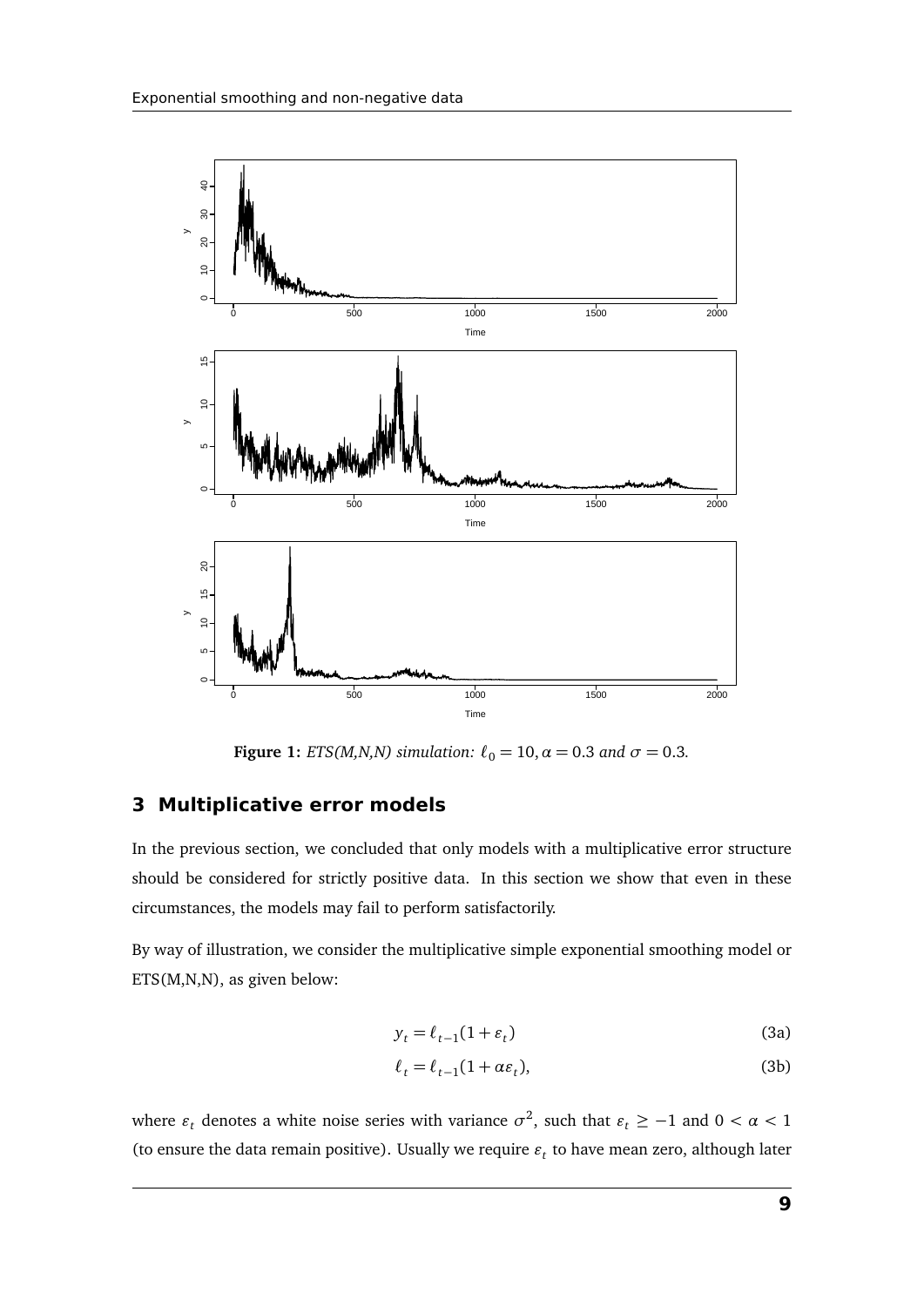we will consider more general specifications. [Hyndman et al.](#page-24-1) [\(2002\)](#page-24-1) consider the model with  $\varepsilon_t \sim N(0, \sigma^2)$ .

It will be convenient to write the model as

$$
y_t = \ell_{t-1} \delta_t \tag{4a}
$$

<span id="page-10-1"></span>
$$
\ell_t = \ell_{t-1}(1 + \alpha \delta_t - \alpha). \tag{4b}
$$

where  $\delta_t = 1 + \varepsilon_t$  are iid with mean 1 and variance  $\sigma^2$ , and defined on the positive half-line. A truncated Gaussian distribution (see [Stuart and Ord,](#page-24-10) [1994\)](#page-24-10) could be used to ensure  $\delta_t \geq 0$ . When  $\sigma^2$  is very small, the truncation is almost never needed. Other distributions of interest for  $\delta_t$  are the lognormal and gamma distributions.

#### <span id="page-10-0"></span>**3.1 Kakutani's theorem**

We can write the local level state equation of model [\(3\)](#page-9-2) as

$$
\ell_t = \ell_0 (1 + \alpha \varepsilon_1)(1 + \alpha \varepsilon_2) \cdots (1 + \alpha \varepsilon_t) = \ell_0 \prod_{j=1}^t (1 + \alpha \varepsilon_j) = \ell_0 U_t,
$$
\n(5)

where  $U_t = U_{t-1}(1 + \alpha \varepsilon_t)$  and  $U_0 = 1$ . Therefore  $U_t$  is a non-negative product martingale, since  $E(U_{t+1} | U_t) = U_t$ .

Kakutani's theorem for product martingales (see [Williams,](#page-24-11) [1991,](#page-24-11) p.144) may be stated as follows.

**Theorem.** Let  $X_1, X_2, \dots, X_n$  be positive independent random variables each with mean 1 and let  $a_i = E\sqrt{X_i}$ . Then for  $U_n = \prod_{j=1}^n X_j$ ,

$$
U_{\infty} > 0 \text{ almost surely if } \lim_{n \to \infty} \prod_{i=1}^{n} a_i > 0
$$
  

$$
U_{\infty} = 0 \text{ almost surely if } \lim_{n \to \infty} \prod_{i=1}^{n} a_i = 0.
$$

Note that  $a_i \geq 0$  and Jensen's inequality (see [Shiryaev,](#page-24-12) [1996,](#page-24-12) p.192) gives  $a_i \leq 1$ . Further, provided the distributions of the  $X_i$  are not degenerate,  $a_i < 1$ . Thus, we may apply Kakutani's theorem to equation [\(5\)](#page-10-1). That is, sample paths for ETS(M,N,N) models with the stated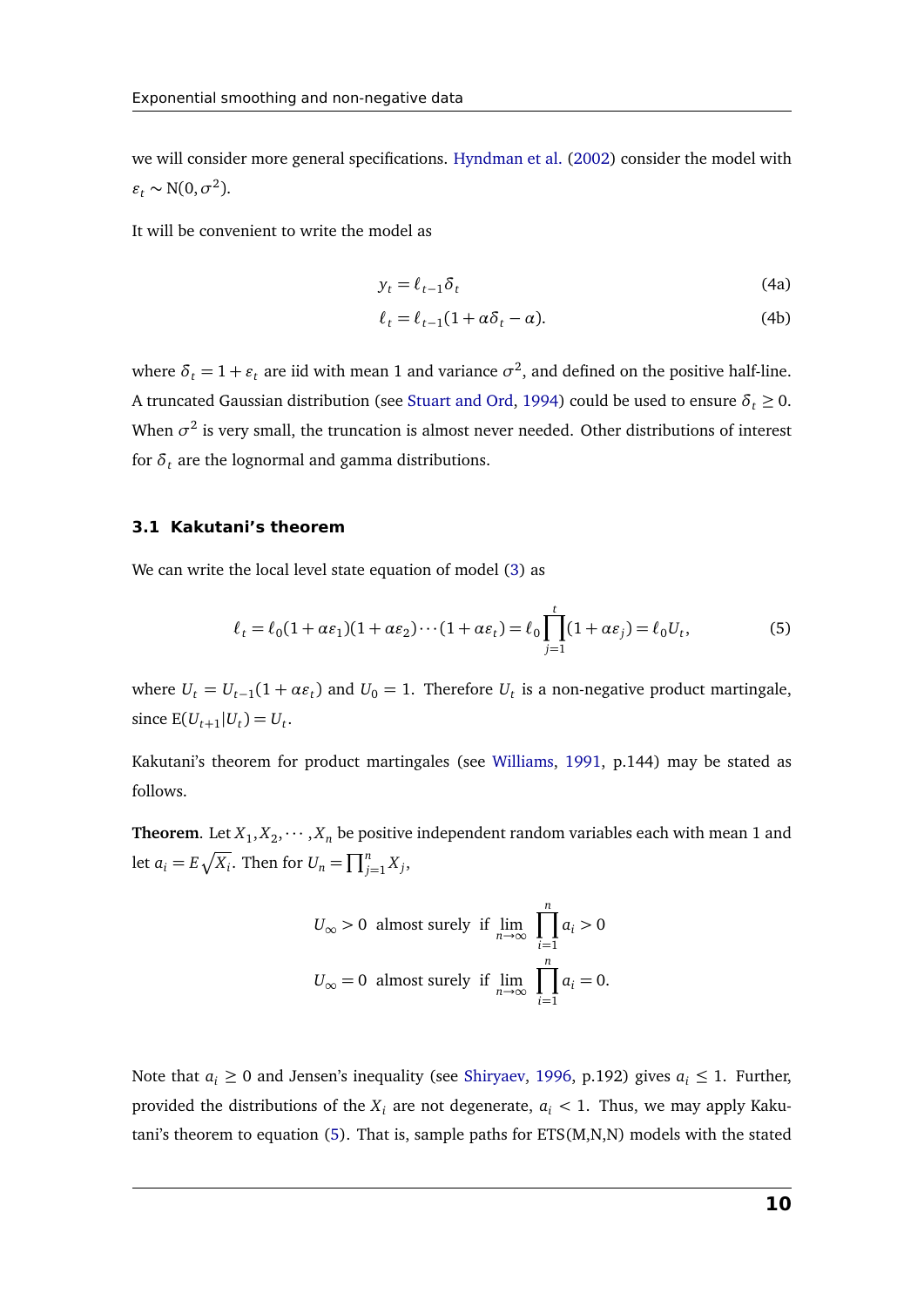properties tend to converge stochastically to zero. This is true regardless of the distribution of  $1 + \alpha \varepsilon_t$ , provided it has mean one and is non-degenerate. Kakutani's theorem is readily extended to other multiplicative error models under similar conditions.

#### **3.2 An alternative approach**

Our results so far indicate that the use of non-Gaussian distributions alone does not resolve the problem when we consider long-term forecasting. In order to make progress, we must be willing to relax one or more of the underlying assumptions that were made earlier. The result given by Kakutani's Theorem provides the essential insight. If we are to overcome the tendency to converge to zero, we must allow  $\mathrm{E}\sqrt{X_i}$  to take on values equal to or greater than one.

Now let *δ<sup>t</sup>* have mean close to but not necessary equal to one. For example, consider a modified ETS(M,N,N) model, which we write as METS(M,N,N;LN) to indicate both the modified form and the dependence on the lognormal distribution:

<span id="page-11-0"></span>
$$
y_t = \ell_{t-1} \delta_t \tag{6a}
$$

$$
\ell_t = \ell_{t-1} \delta_t^{\alpha},\tag{6b}
$$

where  $\delta_t$  is a positive random variable. This form of multiplicative model is chosen primarily for its convenience as it enables us to obtain exact sampling results when we assume that  $\delta_t$ follows a lognormal distribution. This model also ensures a positive-valued process for all  $0 < \alpha < 2$ . The model may or may not be an improvement over existing choices, a question we explore in Section [6.3,](#page-20-0) but its qualitative behavior is similar and it is more easily explored analytically.

Using a log-transformation, [\(6\)](#page-11-0) can be written as

<span id="page-11-1"></span>
$$
y_t^* = \ell_{t-1}^* + \delta_t^* \tag{7a}
$$

$$
\ell_t^* = \ell_{t-1}^* + \alpha \delta_t^*,\tag{7b}
$$

where  $y_t^* = \log(y_t)$ ,  $\ell_t^* = \log(\ell_t)$  and  $\delta_t^* = \log(\delta_t)$ . Thus the log-transformed model in [\(7\)](#page-11-1) is identical to the simple exponential smoothing model ETS(A,N,N).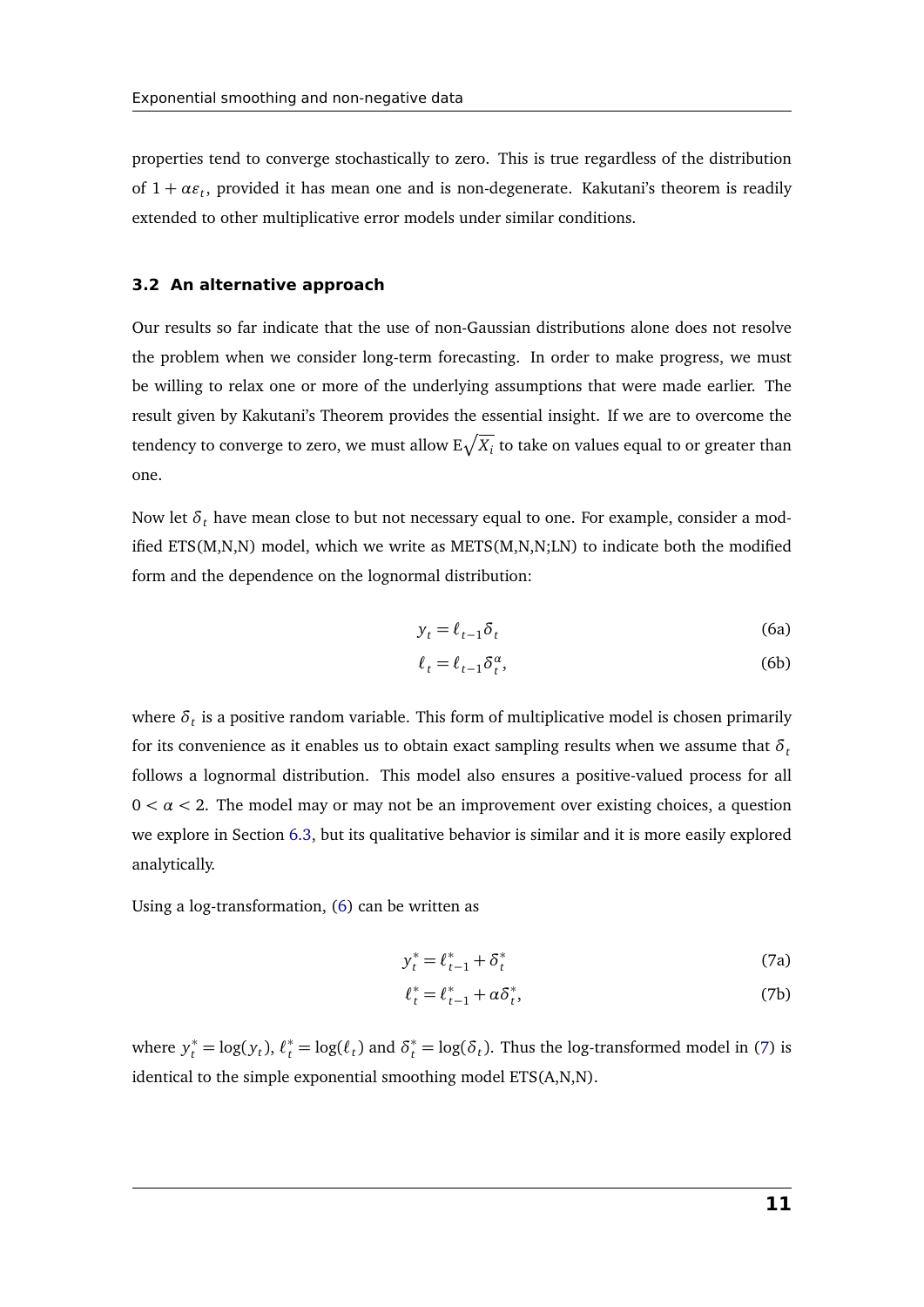#### <span id="page-12-0"></span>**4 Distributional results**

We now proceed to develop some distributional results for each of the models [\(3\)](#page-9-2) and [\(6\)](#page-11-0). If we denote the mean and variance of  $\delta_t = 1 + \varepsilon_t$  by *M* and *V* respectively, and  $E(\delta_t^k) = M_k$ , then the means and variances of the *h*-step-ahead prediction distributions may be written as:

#### <span id="page-12-2"></span>*Model [\(3\)](#page-9-2)*

$$
E(y_{n+h|n}) = E_{1A} = \ell_n M (1 - \alpha + \alpha M)^{h-1}
$$
 (8a)

$$
E(y_{n+h|n}^2) = E_{2A} = \ell_n^2 (M^2 + V) \left[ (1 - \alpha + \alpha M)^2 + \alpha^2 V \right]^{h-1}
$$
 (8b)

$$
V(y_{n+h|n}) = E_{2A} - E_{1A}^2.
$$
 (8c)

*Model [\(6\)](#page-11-0)*

$$
E(y_{n+h|n}) = E_{1M} = \ell_n M M_{\alpha}^{h-1}
$$
\n(9a)

$$
E(y_{n+h|n}^2) = E_{2M} = \ell_n^2 (M^2 + V) M_{2\alpha}^{h-1}
$$
 (9b)

$$
V(y_{n+h|n}) = E_{2M} - E_{1M}^2.
$$
\n(9c)

Here we consider the lognormal distribution; similar results are observed if we use the gamma distribution in place of the lognormal distribution (for detail, see chapter 15 of [Hyndman](#page-24-8) [et al.,](#page-24-8) [2008\)](#page-24-8).

#### **4.1 The lognormal distribution**

If  $\delta_t^*$ *t*<sub>*t*</sub> in [\(7\)](#page-11-1) is Gaussian with mean *μ* and variance *ω*, or  $δ_t^*$  ∼ N(*μ*, *ω*), we may denote the lognormal assumption by *δ<sup>t</sup>* ∼ logN(*µ*,*ω*). Standard results for the lognormal distribution (see [Stuart and Ord,](#page-24-10) [1994,](#page-24-10) pp.241–243) yield:

<span id="page-12-3"></span>
$$
E(\delta_t^k) = \exp(k\mu + k^2\omega/2), \quad \text{for any } k \tag{10a}
$$

<span id="page-12-1"></span>
$$
E(\delta_t) = \exp(\mu + \omega/2) = E_1
$$
 (10b)

$$
V(\delta_t) = E_1^2[\exp(\omega) - 1] \tag{10c}
$$

and 
$$
E(\delta_t^{\alpha/2}) = \exp(\alpha\mu/2 + \alpha^2\omega/8).
$$
 (10d)

From Equation [\(10d\)](#page-12-1) we can see that the expectation of  $\delta_t^{\alpha/2}$  will exceed 1 provided  $\mu$  +  $\alpha$ ω/4 > 0.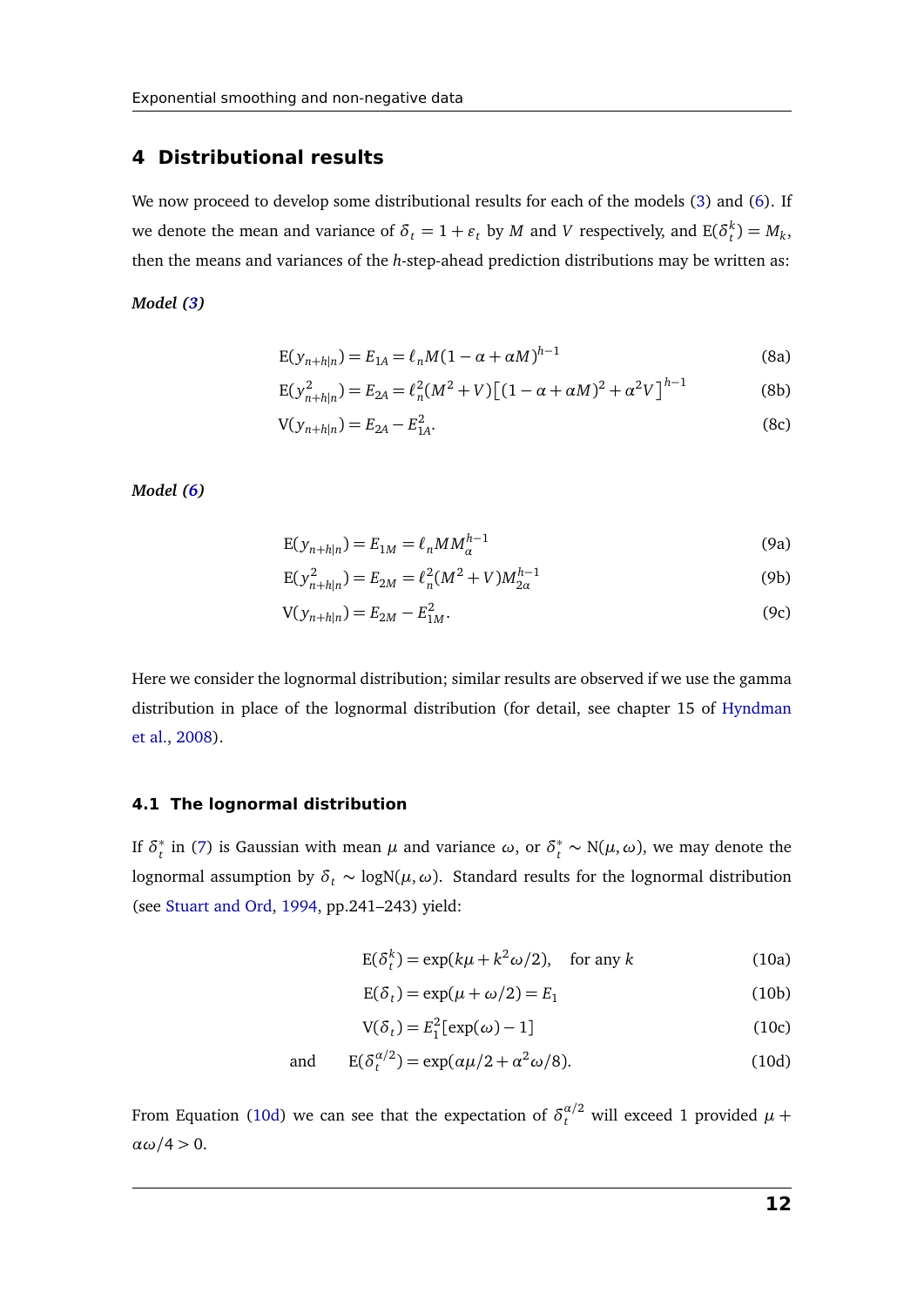If we now consider forecasting *h* periods ahead, we may set the forecast origin to  $t = 0$  without loss of generality to simplify the notation. Then the prediction distribution for  $y_h = \ell_0 z_h$  in model [\(7\)](#page-11-1) is lognormal with  $z_h \sim \text{logN}(\mu_h, \omega_h)$ , where

<span id="page-13-0"></span>
$$
\mu_h = \mu(1 + (h - 1)\alpha) \tag{11a}
$$

$$
\omega_h = \omega(1 + (h - 1)\alpha^2) \tag{11b}
$$

$$
E(y_h) = \ell_0 \exp[\mu_h + \omega_h/2] = E_h \tag{11c}
$$

and 
$$
V(y_h) = E_h^2[\exp(\omega_h) - 1].
$$
 (11d)

The distributional result is exact, so that we can explore the behavior of the prediction distribution for long lead-times with the help of Kakutani's Theorem. The possible outcomes for different values of the parameters are summarized in Table [2.](#page-14-0) The prediction distributions become increasingly skewed as  $h$  increases; when  $E(\delta_t^{\alpha/2})$  $t^{a/2}$   $> 1$  and  $E(\delta_t^a) \le 1$ ,  $Pr(y_h > 0) \downarrow 0$ .

It is reasonable to point out that we have added an additional parameter in taking  $\mu \neq 0$ . However, setting  $\mu = 0$  implies a stable median but a declining mean, whereas other choices produce other patterns of behavior. If an additional parameter is to be avoided, it seems equally reasonable to argue for a stable mean and to set  $\mu = -\alpha \omega/2$ . Similar issues concerning the trend arise in purely additive models, but they do not affect the shape of the predictive distribution in the way that multiplicative elements do.

Individual runs for some parameter combinations are shown in Figure [2.](#page-14-1) In accordance with Table [2,](#page-14-0) we observe the drift towards zero when  $E(\delta_t^{\alpha/2})$  $t_t^{\alpha/2}$ ) < 1 and  $E(\delta_t^{\alpha}) \leq 1$ . The reverse is true when  $\mu > 0$ . Further, the plots show that when the parameter values are close to the boundary conditions, we may need a long series in order to observe the limiting properties. However, we should recall from Figure [1](#page-9-1) and the related discussion that different sample realizations may vary considerably.

The sampling distribution for model [\(3\)](#page-9-2) is not exact, but may be approximated by a lognormal distribution with mean and variance given by [\(8\)](#page-12-2) using the expectations given in [\(10\)](#page-12-3).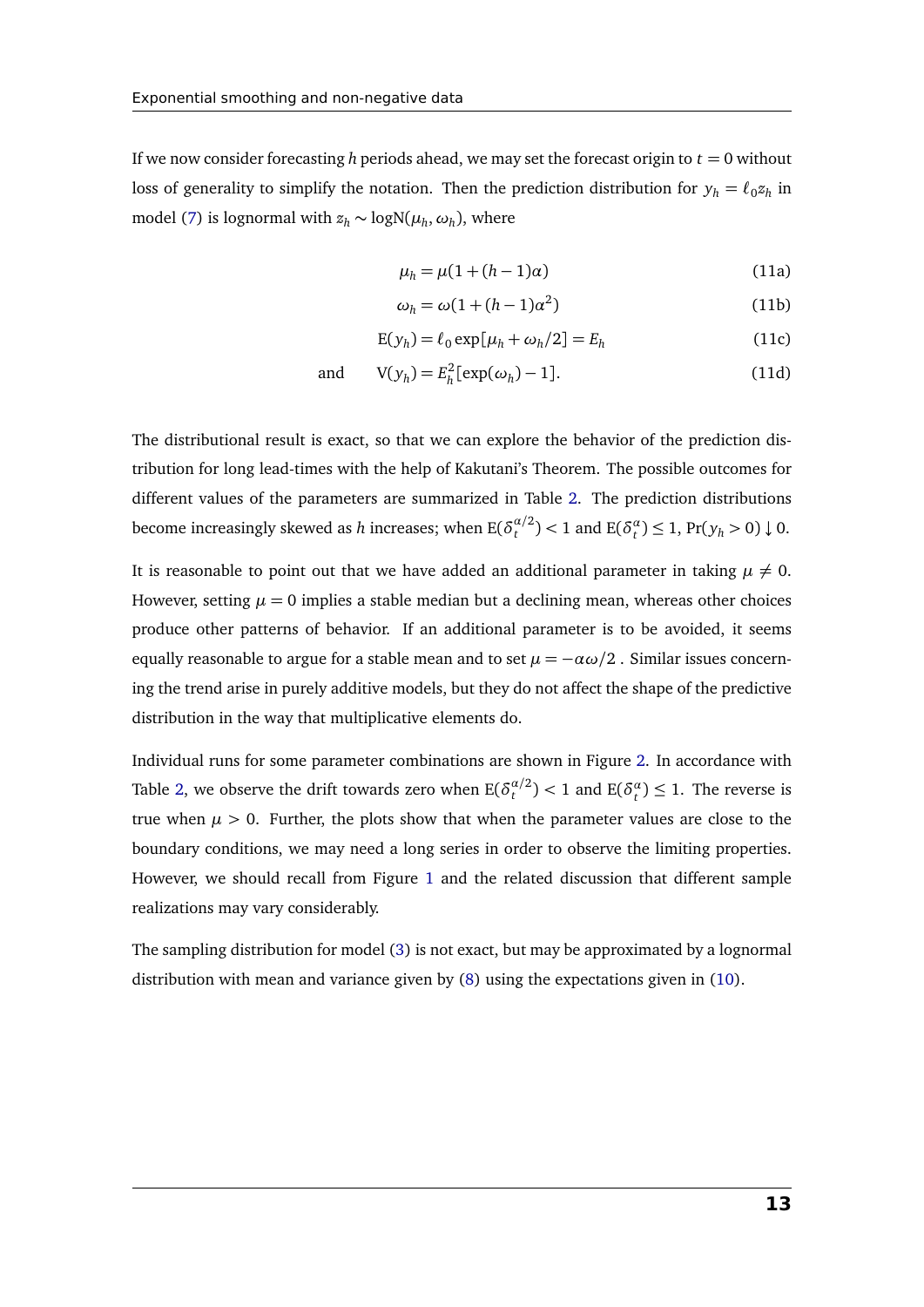<span id="page-14-0"></span>

| Range                                     | $E(\delta_{t}^{\alpha})$ | $E(\delta_t^{\alpha/2})$ | $E(y_h)$   | $V(y_h)$   |
|-------------------------------------------|--------------------------|--------------------------|------------|------------|
| $\mu + \alpha \omega < 0$                 | $<$ 1                    | $<$ 1                    | Decreasing | Decreasing |
| $\mu + \alpha \omega = 0$                 | $<$ 1                    | $<$ 1                    | Decreasing | Finite     |
| $-\alpha\omega < \mu < -\alpha\omega/2$   | $<$ 1                    | $<$ 1                    | Decreasing | Increasing |
| $\mu + \alpha \omega/2 = 0$               | $=1$                     | $<$ 1                    | Finite     | Increasing |
| $-\alpha\omega/2 < \mu < -\alpha\omega/4$ | >1                       | $<$ 1                    | Increasing | Increasing |
| $\mu + \alpha \omega/4 = 0$               | >1                       | $=1$                     | Increasing | Increasing |
| $\mu + \alpha \omega/4 > 0$               | >1                       | >1                       | Increasing | Increasing |

**Table 2:** *Long-term behavior of the prediction distribution for the METS(M,N,N;LN) model, with*  $0 < \alpha < 1$ . The entry 'Finite' means that the term approaches a finite limit.

<span id="page-14-1"></span>

**Figure 2:** *Simulated data from the model METS(M,N,N;LN) with lognormal errors*  $\delta_t \sim$ *logN*(*µ*,*ω*)*: (a) µ* = *αω/*4*; (b) µ* = 0*; (c) µ* = −*αω/*4*; (d) µ* = −3*αω/*8*; (e)*  $\mu = -\alpha \omega/2$ *;* and *(f)*  $\mu = -3\alpha \omega/4$ *;* where  $\ell_0 = 1$ ,  $\omega^{0.5} = \sigma = 0.05$  and  $\alpha = 0.3$ *.*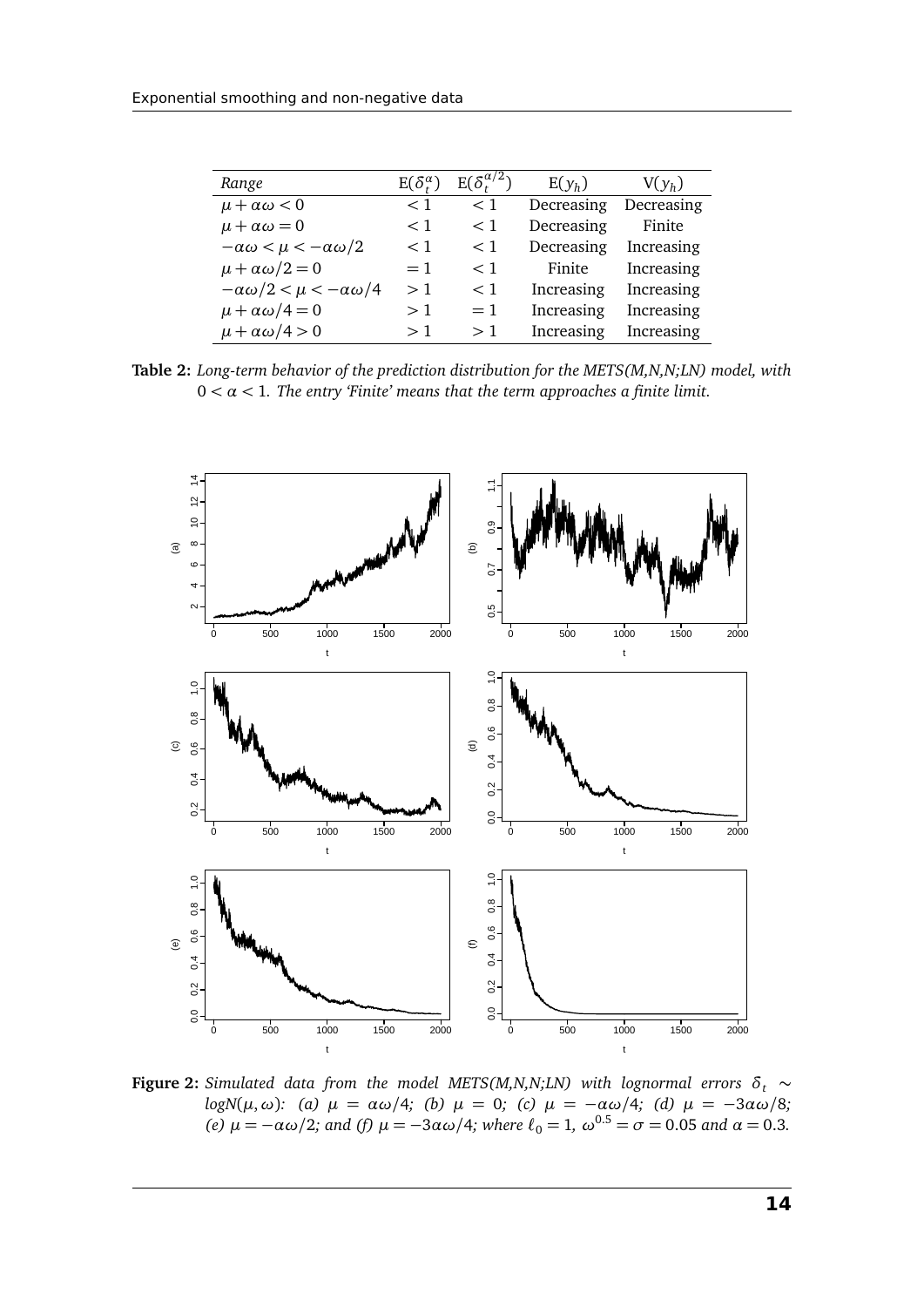#### <span id="page-15-0"></span>**5 Implications for statistical inference**

We now consider the implications of these results for inference. There are three elements to consider: parameter estimation based upon the likelihood function, prediction distributions for a small to moderate number of steps ahead, and the simulation of (potentially) long series.

#### **5.1 The approximate likelihood**

Once the error distribution is specified, we may examine the form of the distribution to see how close the approximation is to the true version. It is well-known that the lognormal density function approaches that of the Gaussian distribution as  $\omega \rightarrow 0$ ; see [Stuart and Ord](#page-24-10) [\(1994,](#page-24-10) p.242) for a graphical representation of this limiting relationship. However, our question is somewhat different in that we are concerned with differences in the maximum likelihood estimates, not the density functions. In order to examine this question, we may compare the estimates obtained by:

- (a) applying the Gaussian ML estimators to lognormal data;
- (b) evaluating the (correct) estimates using the lognormal likelihood function and then transforming to the mean and variance of the original error process.

In analytical terms, it is straightforward to show that the two approaches produce similar results as  $\omega \rightarrow 0$ ; the question is: how good is the first form as an approximation to the second? The value of the lognormal parameter  $\mu$  does not affect the relative bias or variability of the approximate estimates, so we may focus exclusively upon the effect that the value of  $\sigma = \omega^{0.5}$  has upon the approximation. We carried out a small simulation study using *N* = 100 replicates for samples of size  $n = 25$  with  $\sigma$  set equal to 0.05, 0.10 and 0.20. Values greater than 0.20 are most unlikely in practice in the present context. The results are summarized in the following table, which examines the ratios of the two estimates for each of the mean and standard deviation of the error. The average bias is measured in percentage terms; the bias for the mean of the error is negligible (less than 0.1% in all cases) and so is omitted from the table. The standard deviations of the percentage biases were also computed across the 100 replicates. Again, those for the mean are very small (less than 0.1%) and are omitted. The figures for the variance of the error are reported in the table and it can be seen that they are of a reasonable magnitude, even for  $\sigma = 0.2$ . The variances of the estimates themselves are almost equal, indicating that the loss in efficiency is very slight in this region of the parameter space.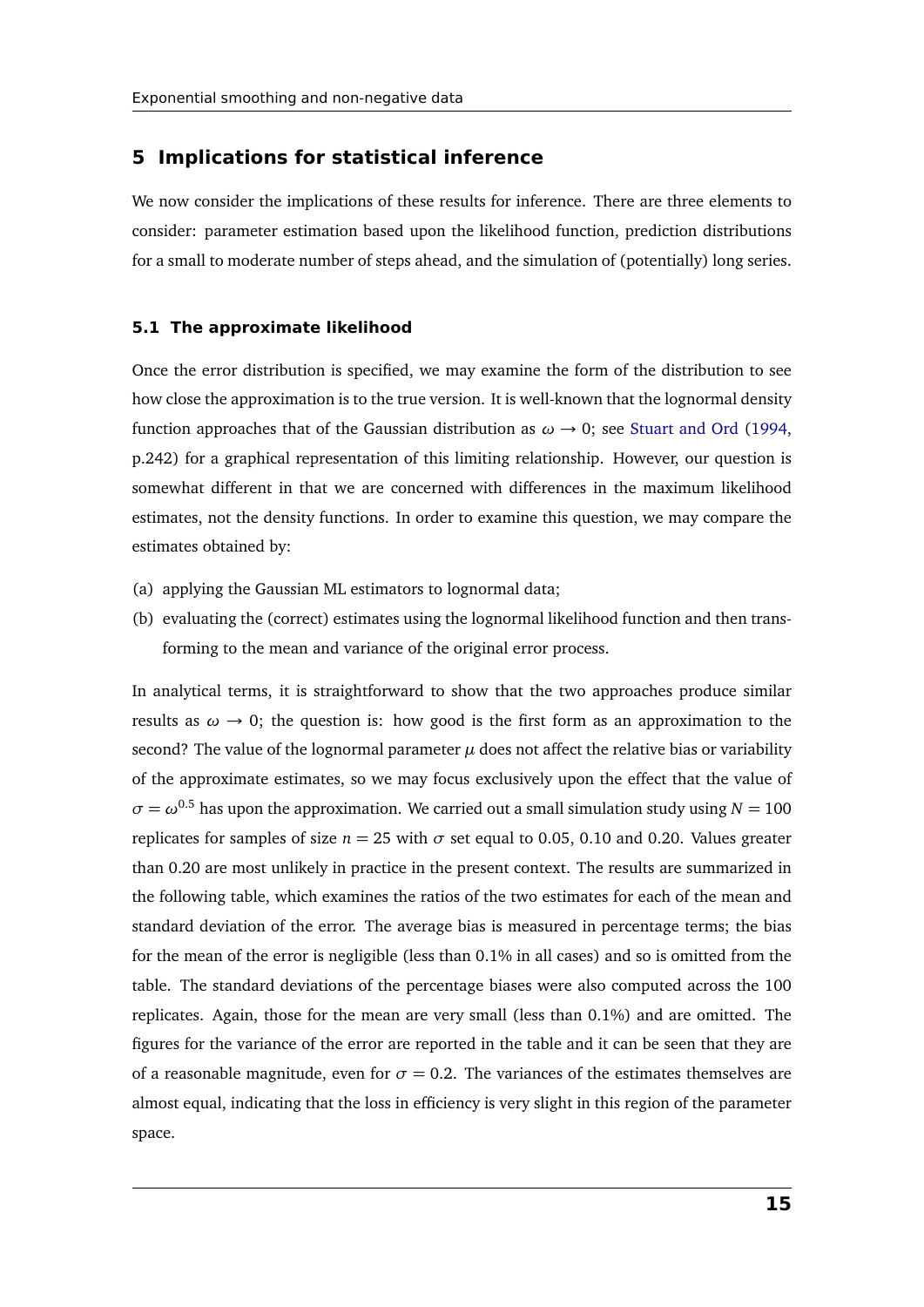<span id="page-16-0"></span>

|                 |              | $\alpha = 0.5$           |                   |  | $\alpha = 0.8$ |            |  |
|-----------------|--------------|--------------------------|-------------------|--|----------------|------------|--|
|                 | h            | $\gamma_1$<br>$\gamma_2$ |                   |  | $\gamma_{1}$   | $\gamma_2$ |  |
| $\sigma = 0.05$ | 1            |                          | $0.15 \quad 0.04$ |  | 0.15           | 0.04       |  |
|                 | 5            | 0.21                     | 0.08              |  | 0.28           | 0.14       |  |
|                 | 10           | 0.27                     | 0.13              |  | 0.39           | 0.28       |  |
| $\sigma = 0.10$ | $\mathbf{1}$ | 0.30                     | 0.16              |  | 0.30           | 0.16       |  |
|                 | 5.           | 0.43                     | 0.33              |  | 0.58           | 0.60       |  |
|                 | 10           | $0.55$ 0.55              |                   |  | 0.81           | 1.19       |  |
|                 |              |                          |                   |  |                |            |  |

**Table 3:** *Standardized skewness and kurtosis coefficients for predictive distributions for the METS(M,N,N) model with lognormal errors.*

| $\sigma$                                      | $0.05$ $0.10$ $0.20$ |  |
|-----------------------------------------------|----------------------|--|
| Percent bias in variance                      | $0.05$ $0.32$ $1.54$ |  |
| SD of percent bias in variance 1.98 3.95 7.96 |                      |  |

Clearly, much more extensive simulation studies could be run, but the benefits would be marginal. We can be reasonably confident that when the errors follow the lognormal distribution, the Gaussian likelihood function is a reasonable approximation for the region of the parameter space involved. In turn, since the one-step-ahead error distributions are close to the Gaussian form, the approximate one-step-ahead prediction distributions will also be reasonably close to the underlying forms in most cases.

#### **5.2 Prediction distributions and simulations**

We now consider the lognormal model given in [\(7\)](#page-11-1) and examine the prediction distribution. It follows from [\(11\)](#page-13-0) that the *h*-step-ahead prediction distribution is also lognormal, of the form

$$
\log N \left( \log(\ell_0) + \mu[(h-1)\alpha + 1] \right), \ \omega[(h-1)\alpha^2 + 1] \right).
$$

As *h* increases, the divergence between the Gaussian and lognormal models becomes more and more pronounced as the prediction distribution becomes more skewed. In Table [3](#page-16-0) we present numerical results for typical values of  $\sigma$  and  $\alpha$ . Again, we have focussed upon the modified METS(M,N,N;LN) scheme, but qualitatively similar results will apply more broadly.

We use the standard measures of skewness  $\gamma_1$  and kurtosis  $\gamma_2$  based upon the third and fourth moments;  $\gamma_1 = \gamma_2 = 0$  for a Gaussian distribution. As expected, the distributions become more skewed and heavy-tailed as the forecasting horizon increases and/or the value of *α* increases.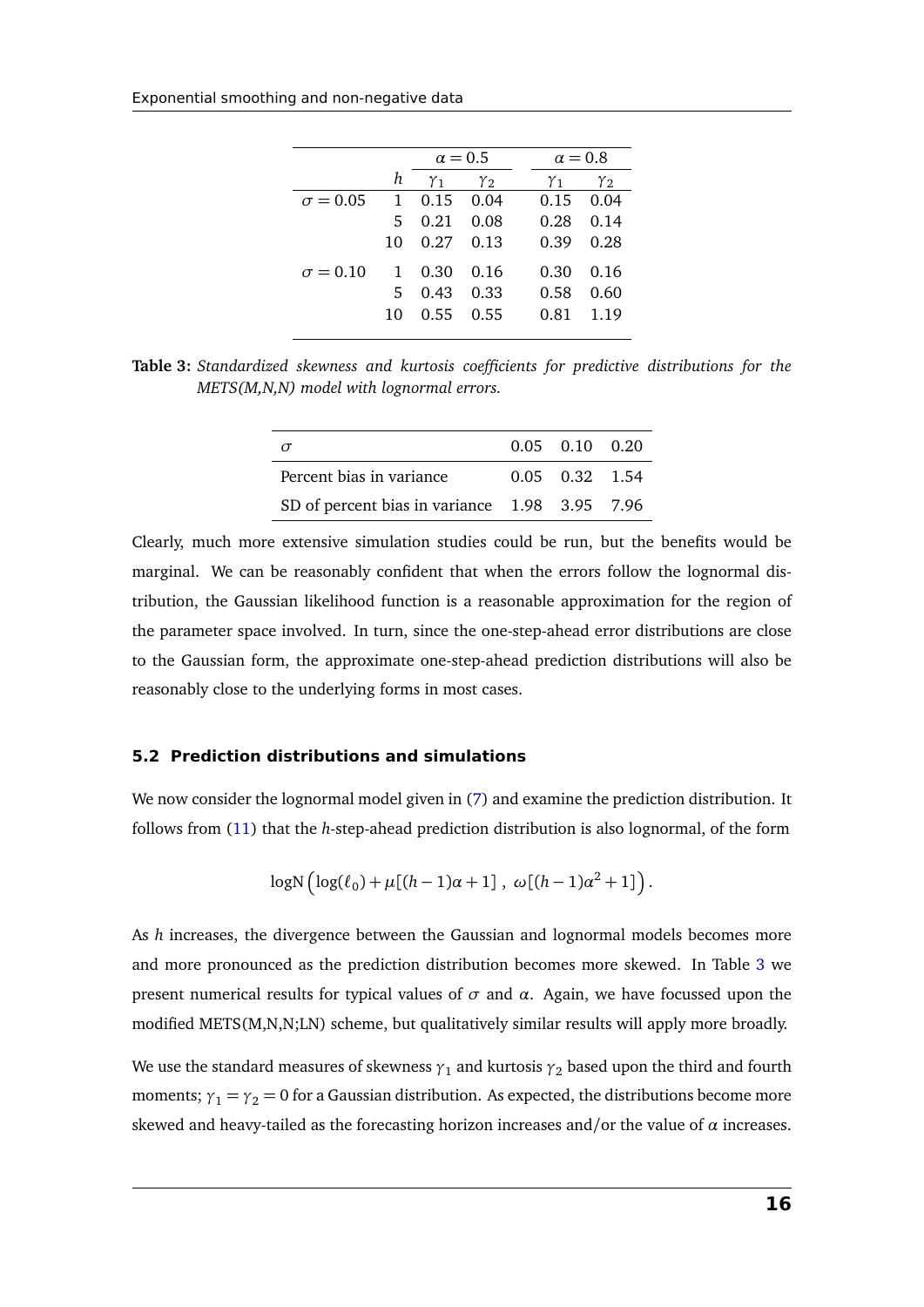For purely multiplicative (Class M) models with lognormal errors, the analytical expressions for point forecasts and prediction intervals for model ETS(A,∗,∗) may be used for the logtransformed ETS(M,∗,∗) model. Otherwise, for Class M models, the best approach is to use simulations based upon a careful specification of the underlying distribution.

In order to apply the analytical approach, we must be sure that the underlying model will produce strictly positive values in any realization of the series. The following example illustrates how we may check whether this requirement is met.

#### **5.3 ETS(M,M,M) model**

The model equations for the ETS(M,M,M) model are:

$$
y_t = \ell_{t-1} b_{t-1} s_{t-m} (1 + \varepsilon_t)
$$
  
\n
$$
\ell_t = \ell_{t-1} b_{t-1} (1 + \alpha \varepsilon_t)
$$
  
\n
$$
b_t = b_{t-1} (1 + \beta \varepsilon_t)
$$
  
\n
$$
s_t = s_{t-m} (1 + \gamma \varepsilon_t).
$$

We will assume that  $t = km$  for convenience, to avoid the notational complexities of partial seasonal cycles. Then repeated substitutions result in the reduced form (taking *t* mod  $m = p$ ):

$$
y_t = \ell_0 b_0^t s_{-m+p} (1 + \varepsilon_t) \prod_{j=1}^{t-1} \left[ (1 + \alpha \varepsilon_j)(1 + \beta \varepsilon_j)^{t-j} \right] \prod_{i=1}^{k-1} (1 + \gamma \varepsilon_i).
$$

Inspection of the reduced form shows that the process will remain strictly positive provided all the starting values for the state variables are positive and  $\varepsilon_t > \max(-1, -1/\alpha, -1/\beta, -1/\gamma)$ for all *t*. The most natural way to ensure that this condition is satisfied is to require that max( $\alpha$ , $\beta$ , $\gamma$ ) < 1 and that  $\varepsilon$ <sub>t</sub> > -1. Similar conditions apply for the ETS(M,M<sub>d</sub>,M) model.

In general, when the model is in Class M, conditions such as those just given will suffice to maintain a positive path for the process. However, when at least one component is additive (as for the Class A models), an unrestricted sample path may eventually hit negative values. When the series has an overall upward trend, the risk is greatly reduced, but cannot be eliminated as a theoretical possibility.

Since the nonlinear models are applied to series that are non-negative, models with an additive component cannot be formally correct. Nevertheless, they have proved extremely useful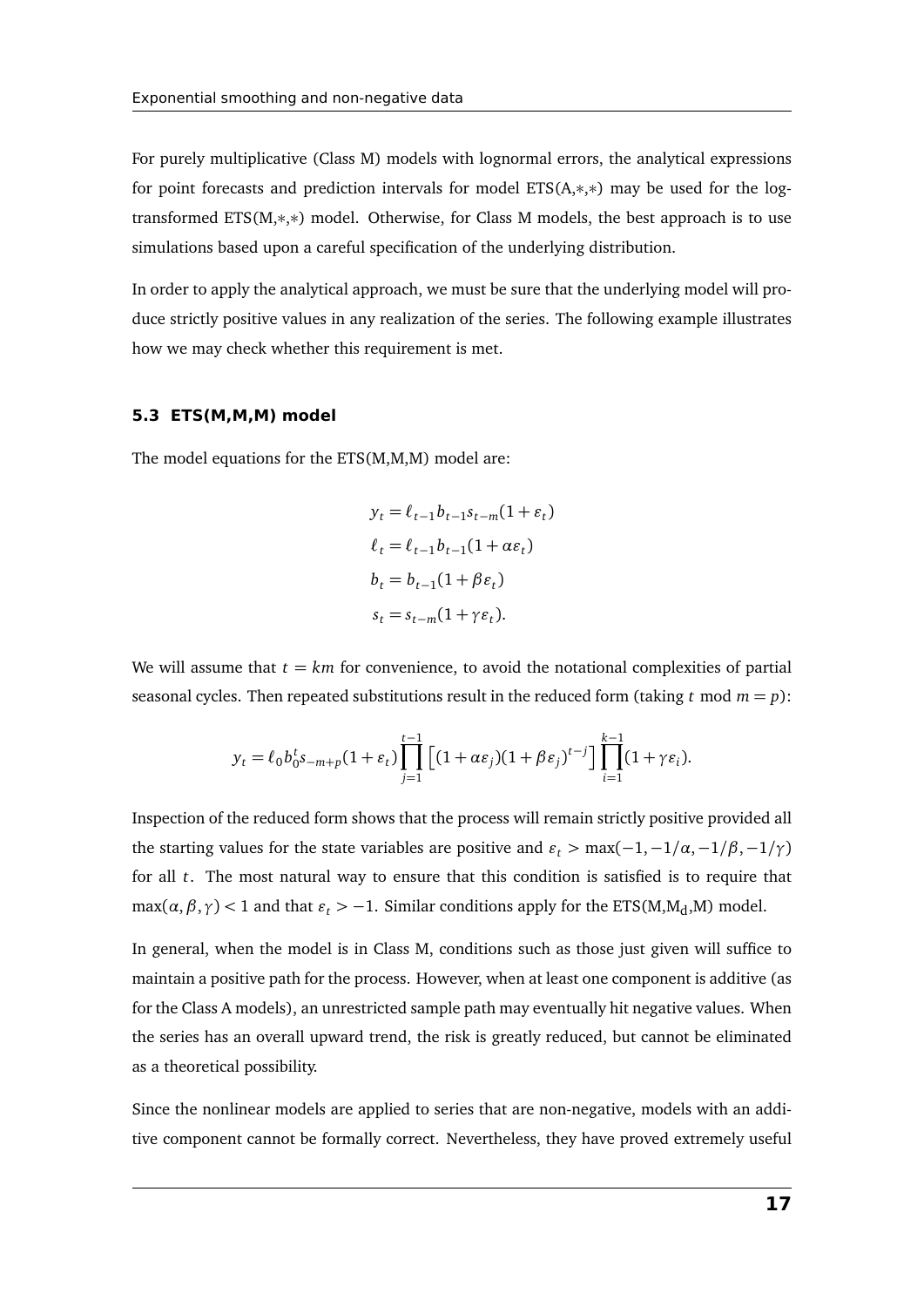<span id="page-18-1"></span>

**Figure 3:** *U.S. freight car shipments, 1947–1993.*

and the implementation problems are minor when considering parameter estimation or predictive statements for relatively short horizons. We only run into difficulties for long horizons or when we are simulating a long series. We may avoid problems either by dropping any realization that goes negative, or by using the modified series  $y_t^* = \max(\Delta, y_t)$  for some small ∆ *>* 0. Neither solution is perfect, and should only be applied in circumstances where violations are infrequent. If negative values occur frequently, this is a sign that the proposed model is inappropriate for the specified set of parameters and start values.

#### <span id="page-18-0"></span>**6 Empirical comparisons**

We will now illustrate some of the points discussed earlier by examining an annual time series on the number of new freight cars shipped in the U.S.A. over the period 1947–1993. (This series is available as Number N0193 in the M3 Competition data.) The data are plotted in Figure [3.](#page-18-1) A visual inspection of the series suggests a changing local level and the AIC comparison of different local models suggests the ETS(M,N,N) model as the best choice.

#### **6.1 Point forecasts and estimation**

We now compare the performance of the Gaussian-based ETS(M,N,N) and ETS(A,N,N) models to those of the lognormal based ETS(M,N,N) models, using fitting samples of 28, 34 and 40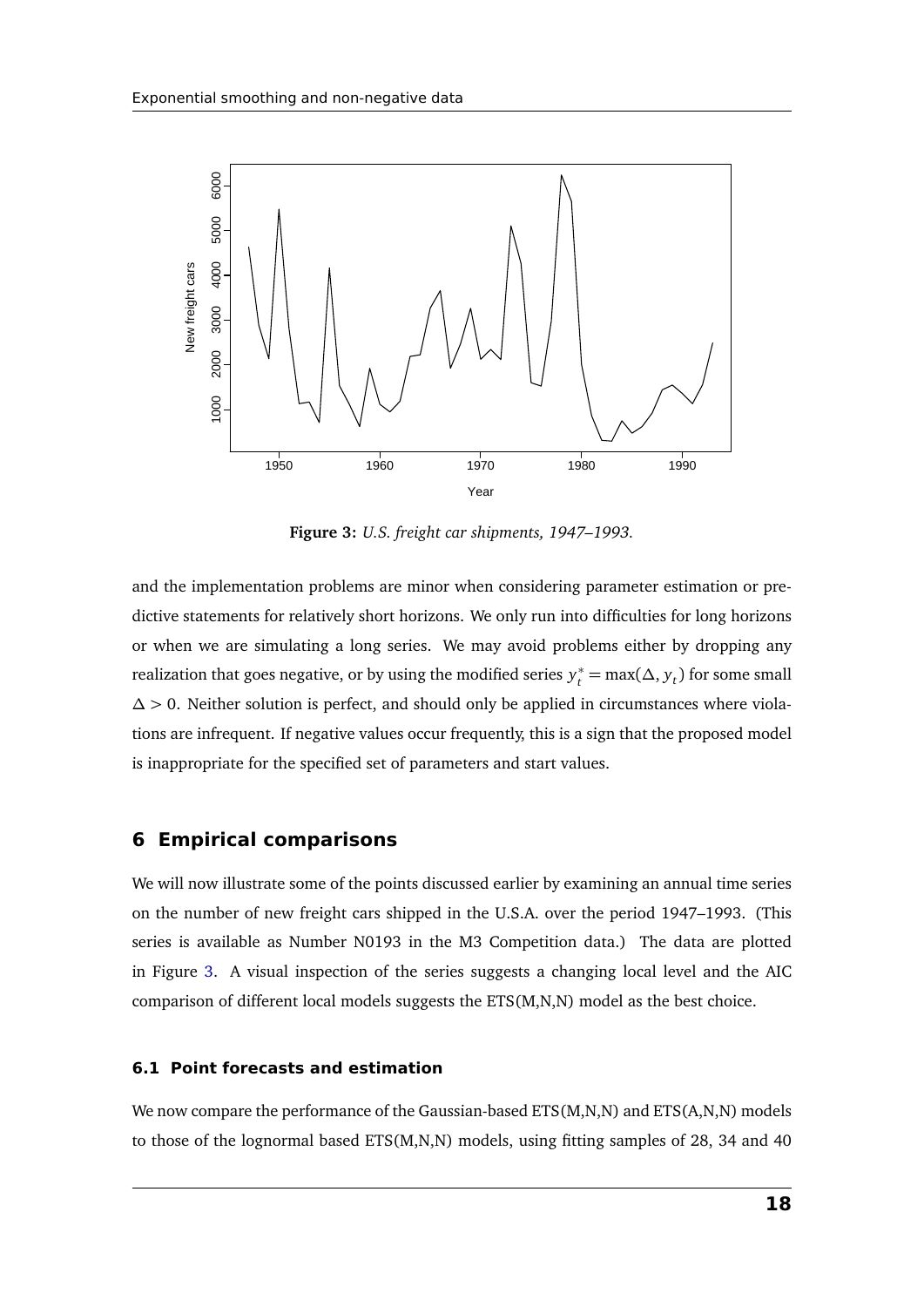<span id="page-19-0"></span>

|             | ETS(A,N,N) | ETS(M, N, N) | L1    | L2    |
|-------------|------------|--------------|-------|-------|
| $n = 28$    |            |              |       |       |
| $\alpha$    | 0.32       | 0.01         | 0.43  | 0.40  |
| MAE         | 1953       | 1668         | 2034  | 2015  |
| MAPE.       | 74         | 59           | 79    | 72    |
| mean        | $\star$    | $\star$      | 0.975 | 1.165 |
| $n = 34$    |            |              |       |       |
| $\alpha$    | 0.21       | 0.00         | 0.38  | 0.29  |
| MAF.        | 1779       | 2899         | 1271  | 868   |
| MAPE.       | 401        | 632          | 286   | 195   |
| mean        | $\star$    | $\star$      | 0.959 | 1.178 |
| $n = 40$    |            |              |       |       |
| $\alpha$    | 0.42       | 0.22         | 1.01  | 0.73  |
| MAE         | 329        | 243          | 294   | 331   |
| <b>MAPE</b> | 24         | 19           | 23    | 25    |
| mean        | $\star$    | $\star$      | 1.205 | 1.202 |

**Table 4:** *Summary statistics for the U.S. freight cars series: L1=lognormal model [\(3\)](#page-9-2); L2=lognormal model [\(6\)](#page-11-0).*

observations and a (non-overlapping) hold-out sample of the next 6 observations in each case. The models were fitted using conditional maximum likelihood.

The results are given in Table [4](#page-19-0) and show the Forecast Mean Absolute Error (MAE) for the one-step-ahead errors for the hold-out sample in each case. Only very limited conclusions may be drawn from a single example, but a few points are worth noting. The means for the lognormal models however around 1, reflecting the uncertainty about whether or not the series is declining; otherwise their one-step-ahead performances appear to be similar. However, for longer horizons, the different values of the means imply quite different trajectories. Both models differ somewhat from the ETS(M,N,N) model, but show some similarities with the ETS(A,N,N) results.

These results raise more questions than they resolve, but support the general contention that estimation properties and short-term point forecasts are not seriously affected by the long-run behavior discussed earlier.

#### **6.2 Prediction intervals**

One of the principal reasons for the introduction of the lognormal models is the concern about prediction intervals. To illustrate how the positivity constraint affects these intervals, we provide some numerical examples in Table [5.](#page-20-1) As expected, the prediction intervals based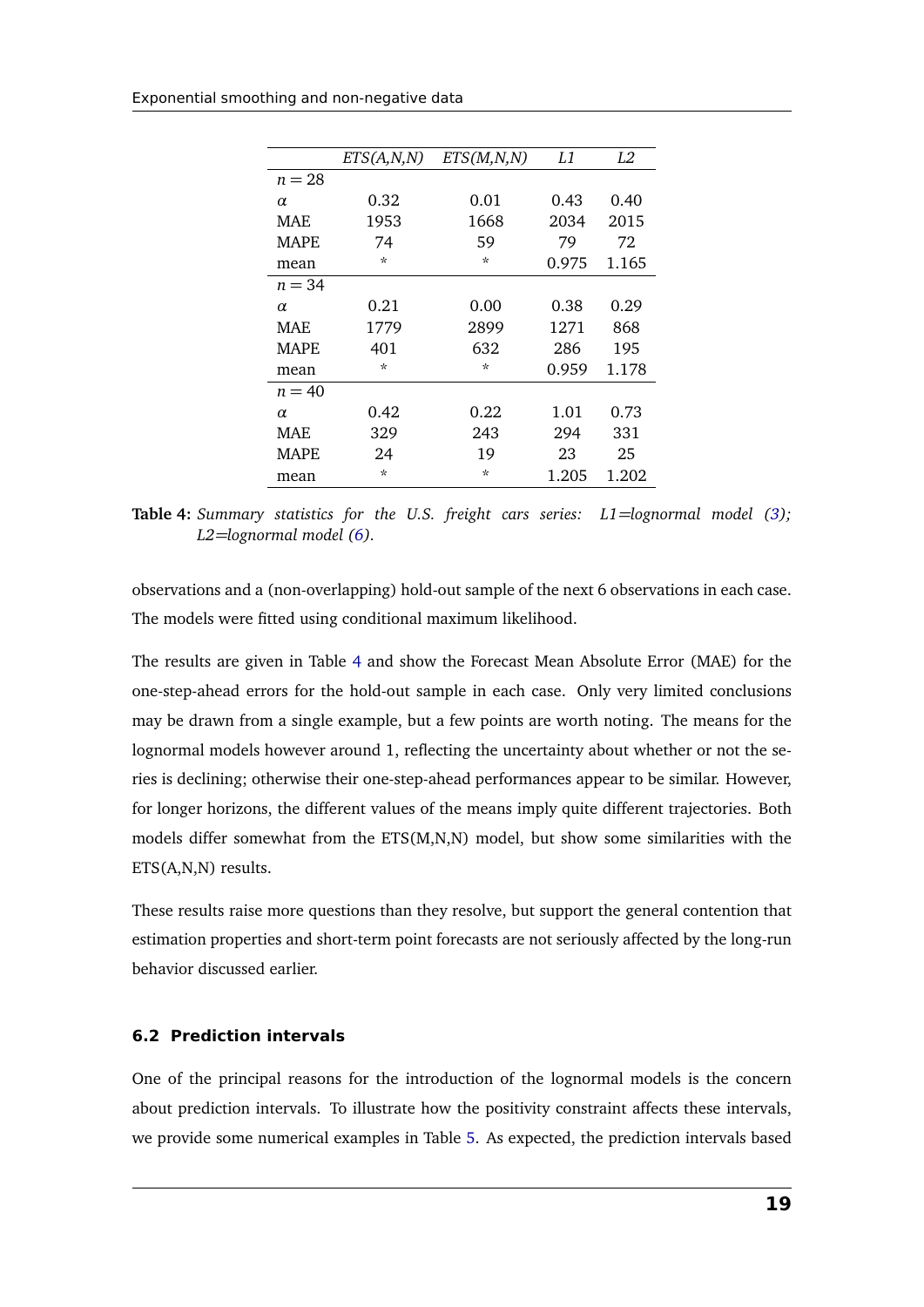<span id="page-20-1"></span>

| Distribution   | <b>Means</b> |          |      | Lower PI |            |    | Upper PI |             |      |
|----------------|--------------|----------|------|----------|------------|----|----------|-------------|------|
| $h$ :          |              | 5        | 10   | 1        | 5          | 10 | 1        | 5           | 10   |
| $\alpha = 0.3$ |              |          |      |          |            |    |          |             |      |
| Lognormal (3)  | 100          | 100      | 100  | 54       | 48         | 42 |          | 186 208 236 |      |
| Lognormal (6)  |              | 100 96.1 | 91.4 | 52       | 44         | 37 |          | 175 182     | -189 |
| ETS(A, N, N)   | 100          | 100      | 100  | 38       | 28         | 17 | 162      | 172 183     |      |
| ETS(M, N, N)   | 100          | 100      | 100  | 38       | 27         | 14 |          | 162 172 186 |      |
| $\alpha = 0.8$ |              |          |      |          |            |    |          |             |      |
| Lognormal (3)  |              | 100 100  | 100  | 54       | 29         | 15 |          | 186 351     | 657  |
| Lognormal (6)  |              | 100 97.0 | 93.4 | 52       | 26         | 14 |          | 175 256 326 |      |
| ETS(A,N,N)     | 100          | 100      | 100  | 38       | $-17 -61$  |    |          | 162 217 261 |      |
| ETS(M, N, N)   | 100          | 100      | 100  | 38.      | $-25 - 88$ |    |          | 162 225     | -288 |

**Table 5:** *Prediction intervals based upon the lognormal distributions using models [\(3\)](#page-9-2) and [\(6\)](#page-11-0) with*  $\ell_0 = 100$  *and*  $V(\delta) = 0.1$ *.* 

upon the Gaussian distribution for ETS(A,N,N) and ETS(M,N,N) grow progressively more misleading as  $\alpha$  becomes larger or the forecast horizon is extended. The results for models [\(3\)](#page-9-2) and [\(6\)](#page-11-0) are fairly similar, although the slightly longer upper tail of the lognormal becomes evident for model [\(3\)](#page-9-2) at  $h = 10$ . Note that point forecasts for model (3) are constant since we set  $E(\delta_t) = 1$ ; this result would not hold otherwise.

#### <span id="page-20-0"></span>**6.3 Forecasting jewelry sales**

In order to explore further the relative merits of formulations [\(3\)](#page-9-2) and [\(6\)](#page-11-0), we fitted these models to 314 series that describe weekly sales of costume jewelry items over the period week 5, 1998 to week 24, 2000. The data were provided by a leading company in that field. Products that were either launched or discontinued during that period were removed from the study. Most products had very high sales over the Christmas period so we partitioned the data as follows:

|              | <i>Estimation sample:</i> weeks 5–45, 1998 and weeks 2–20, 1999 $(n = 60)$ ; |                |
|--------------|------------------------------------------------------------------------------|----------------|
| Test sample: | weeks 21–45, 1999                                                            | $(n^* = 25)$ . |

The gap in the estimation sample did not cause any problems since the differences in levels before and after the Christmas period were minor; the random fluctuations were generally much larger than any level changes.

Three ETS(M,N,N) models were fitted to each series by maximum likelihood:

- Model 1: [\(3\)](#page-9-2) assuming a Gaussian error distribution with mean 0;
- Model 2: [\(3\)](#page-9-2) assuming a lognormal error distribution with median 1;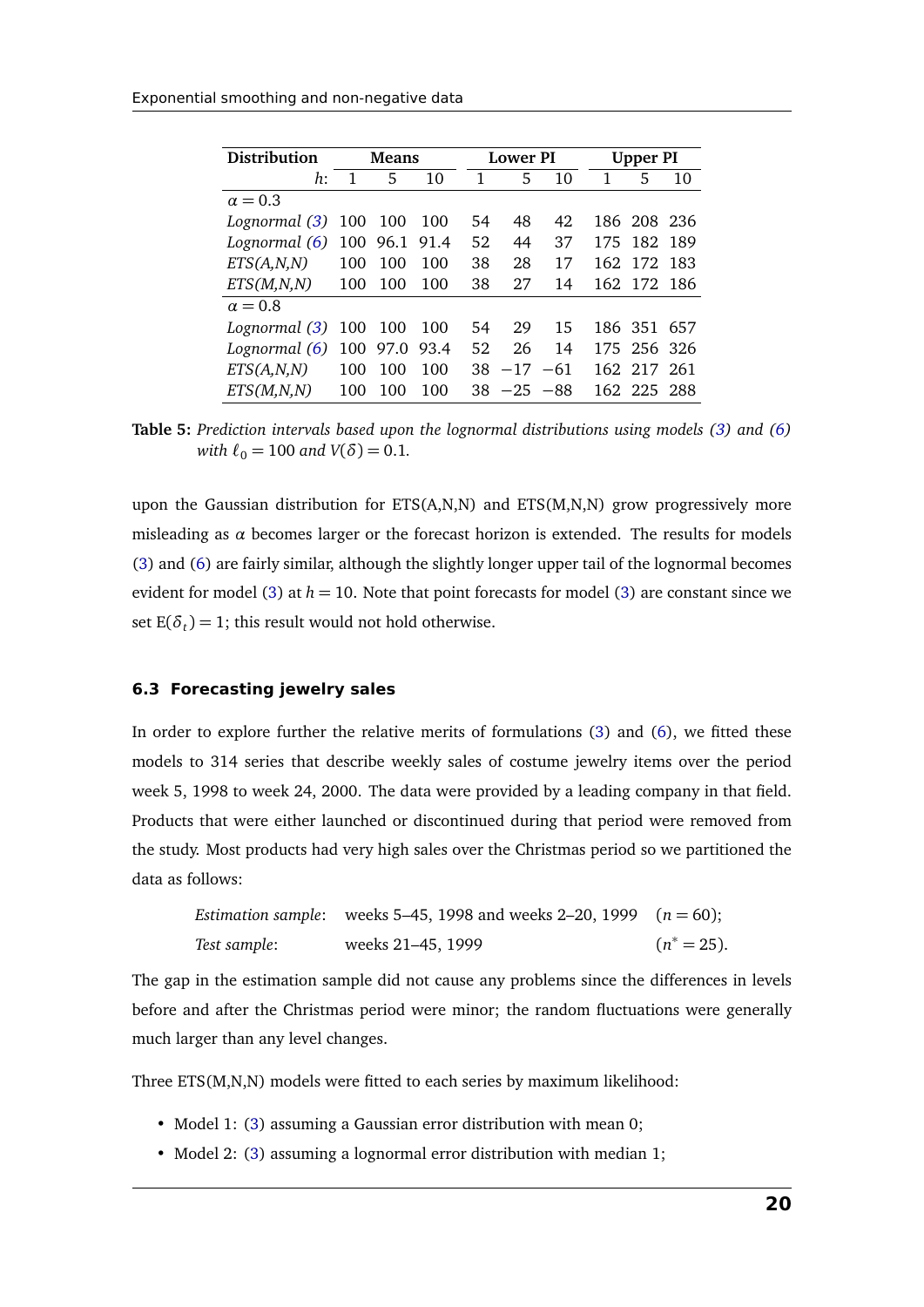• Model 3: [\(6\)](#page-11-0) assuming a lognormal error distribution with median 1.

We calculated the one-step-ahead forecasting errors for each series over the test samples and created summaries using the Mean Squared Error (MSE), the Mean Absolute Percentage Error (MAPE) and the Mean Absolute Scaled Error (MASE) introduced by [Hyndman and Koehler](#page-24-13) [\(2006\)](#page-24-13). The MASE is defined for a collection of *N* time series for which there are *M* potential models for forecasting. The number of observations for time series  $y_t^{(j)}, j=1\dots,N,$  is denoted by  $n_j$ . The MASE of model *i*, *i* = 1, . . . , *M*, for time series  $y_t^{(j)}$  is defined by

$$
\text{MASE}(H; i, j) = \frac{1}{H} \sum_{h=1}^{H} \frac{|y_{n_j+h}^{(j)} - \hat{y}_{i,n_j}^{(j)}(h)|}{\text{MAE}_j}
$$
(12)

where  $\text{MAE}_j = (1/(n_j-1))\sum_{i=2}^{n_j} |y_i^{(j)} - y_{i-1}^{(j)}|$ , and  $\hat{y}_{i,n}^{(j)}$  $\sum_{i,n_j}^{(j)}(h)$  is the *h*-period-ahead (*h* = 1, . . . , *H*) forecast when model *i* is used for the *j*th time series.

Although the results sometimes differ for individual series, the overall picture is consistent across the three measures and only the MASE results are reported here. Plots of pairwise comparisons of MASE values for the different models are given in Figure [4.](#page-22-0) Further study is clearly necessary, but the limited results suggest that model 1 is inferior to the other two. Of the two lognormal models [\(6\)](#page-11-0) appears to be marginally preferable.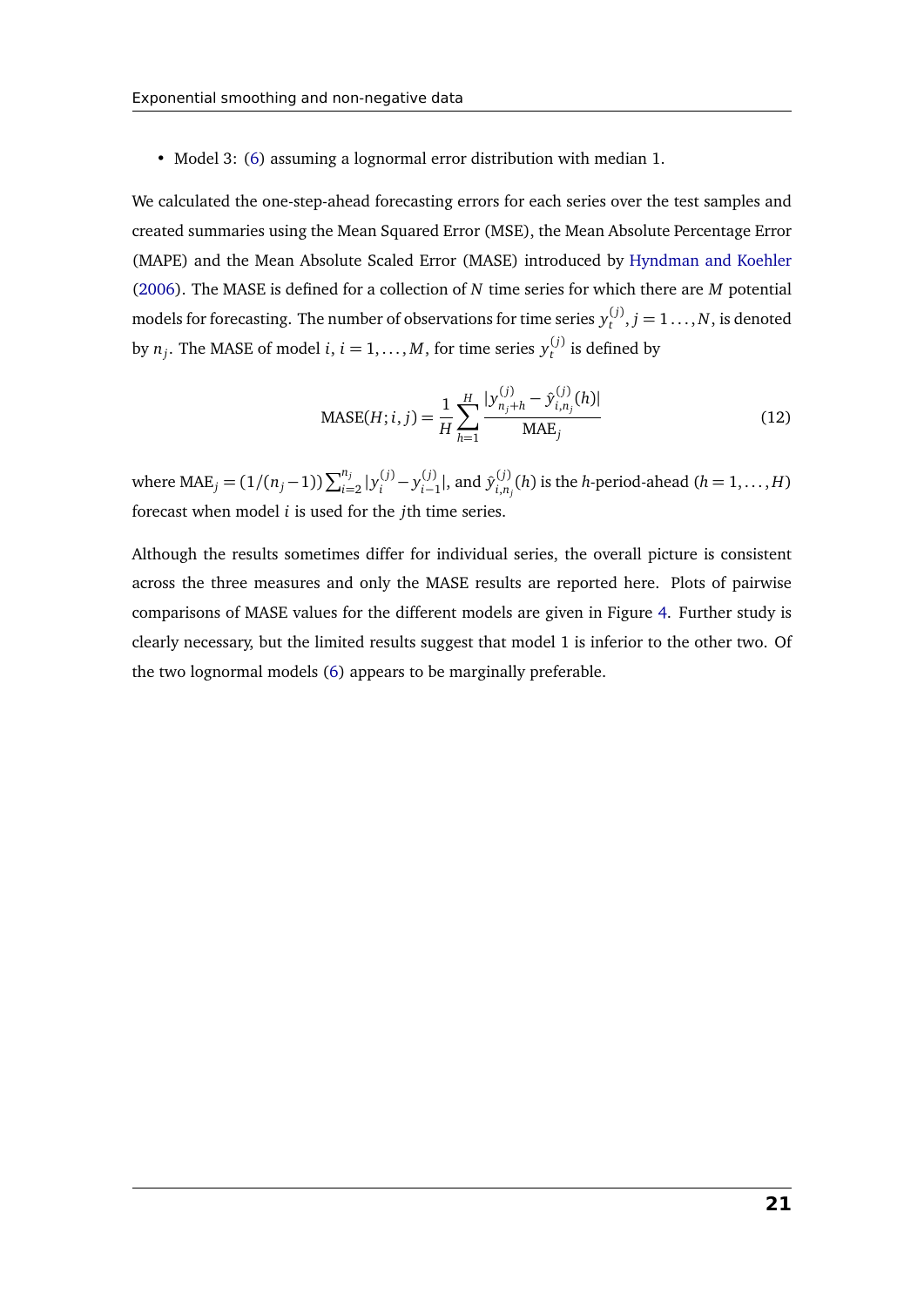<span id="page-22-0"></span>

**Figure 4:** *MASE comparison of the three ETS(M,N,N) models. On the diagonal line the two models have the same MASE.*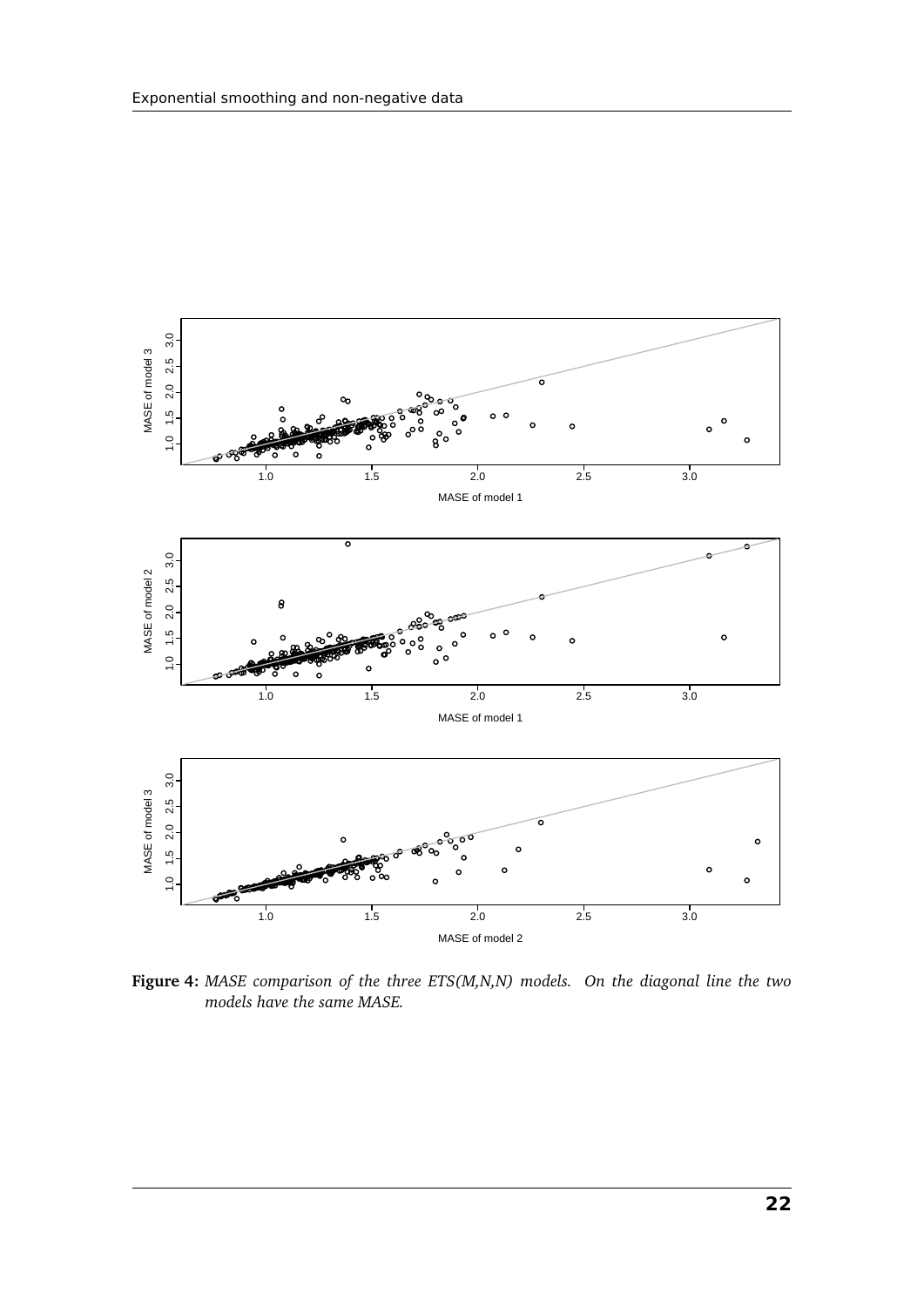## <span id="page-23-0"></span>**7 Conclusions**

We have undertaken an exploration of exponential smoothing models defined on the positive half-line. One of the attractions of the innovations approach is that it enables an exact specification of nonlinear models that, in turn, can lead to explicit results for the prediction distribution. Nevertheless, we have uncovered certain properties that make the use of such models more intricate than conventional practice might suggest. We now summarize our findings to date, while we recognize that this is an area where further research is needed.

- a. Parameter estimation using the Gaussian likelihood appears to be a viable option for the ranges of the parameters that we are typically likely to encounter.
- b. The point forecasts generated from such fitted models appear to be satisfactory, at least for short-term forecasting.
- c. When we turn to prediction intervals, the Gaussian approximation becomes progressively less reasonable as *h* increases.
- d. For prediction intervals and simulations, there is no substitute for an appropriate non-Gaussian model. At this stage, we are inclined to recommend the lognormal on the grounds of operational simplicity.
- e. Since only the purely multiplicative models have a sample space restricted to the positive half-line, model simulations with other schemes may need to provide a floor below which the series cannot go. Clearly, this is an area where the investigator must proceed with caution.